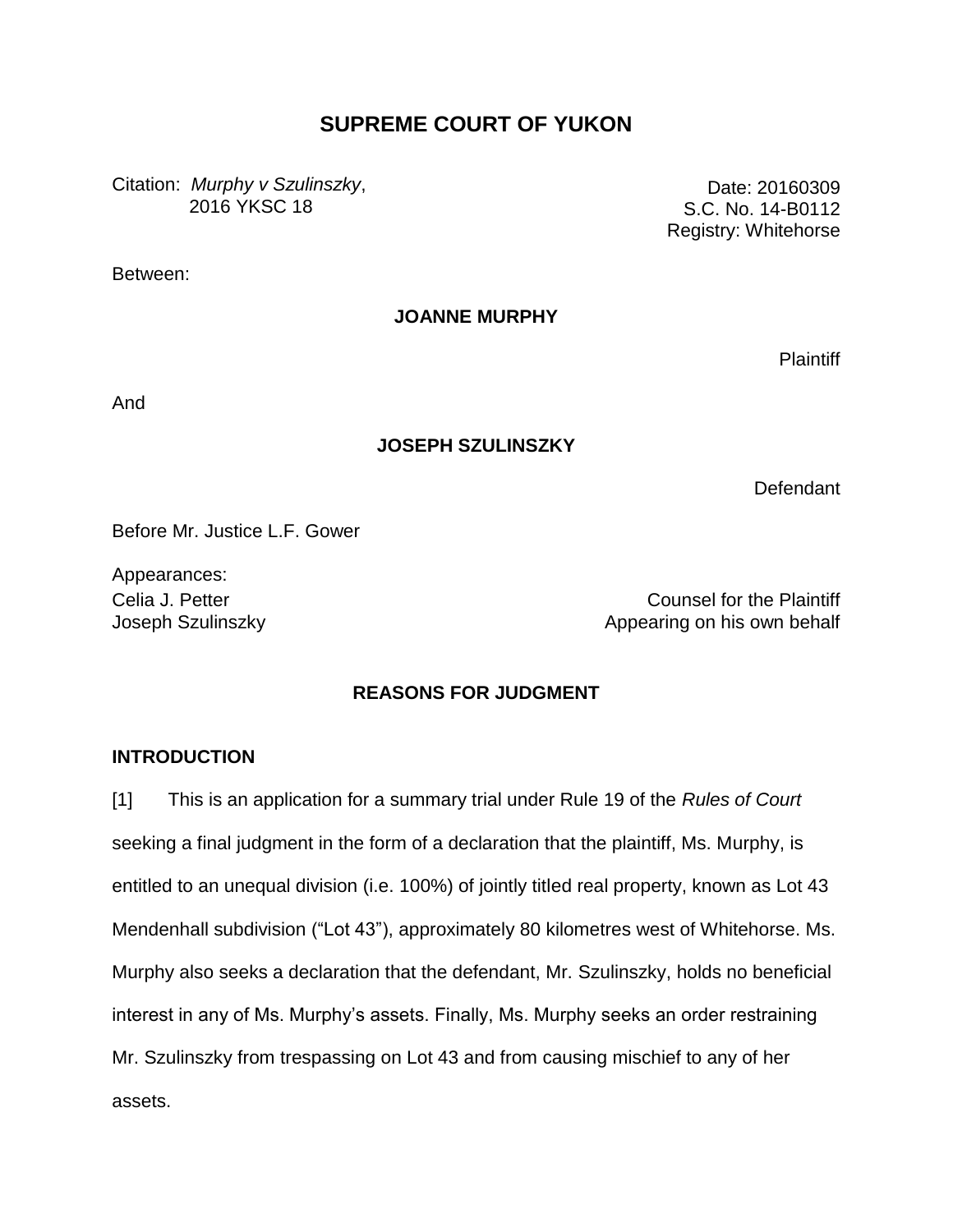[2] The argument for the unequal division of the jointly titled property is that Mr. Szulinszky has been unjustly enriched by Ms. Murphy's contributions to the property and that this entitles her to a proprietary remedy, i.e. an order that the title to Lot 43 be transferred from the joint names of the parties to Ms. Murphy alone.

\_\_\_\_\_\_\_\_\_\_\_\_\_\_\_\_\_\_\_\_\_\_\_\_\_\_\_\_\_\_\_\_\_\_\_\_\_\_\_\_\_\_\_\_\_\_\_\_\_\_\_\_\_\_\_\_\_\_\_\_\_\_\_\_\_\_\_\_\_\_

[3] Mr. Szulinszky is representing himself in opposing the application. He has filed no statement of defence to the statement of claim (filed March 19, 2015, and amended January 13, 2016), no response to the notice of application, no financial statement, nor or any affidavit material. The only document Mr. Szulinszky filed is an appearance. He did not seek to adjourn this application.

[4] The matter came on for a hearing on February 19, 2016. For reasons which will become apparent, regarding the awkward domestic situation between the parties, I considered time to be of the essence in coming to a decision. Accordingly I issued brief oral reasons on that day, granting Ms. Murphy's application, and indicating that my written reasons would follow. These are those reasons.

#### **FACTS**

[5] Ms. Murphy relies upon her second affidavit and an affidavit of documents, both filed January 28, 2016. The second affidavit makes reference to a booklet of photographs of Lot 43 filed separately as Exhibit 1 of Schedule A.

[6] Because Mr. Szulinszky has filed nothing in response to Ms. Murphy's evidence, her evidence is uncontradicted and supports the following findings of fact.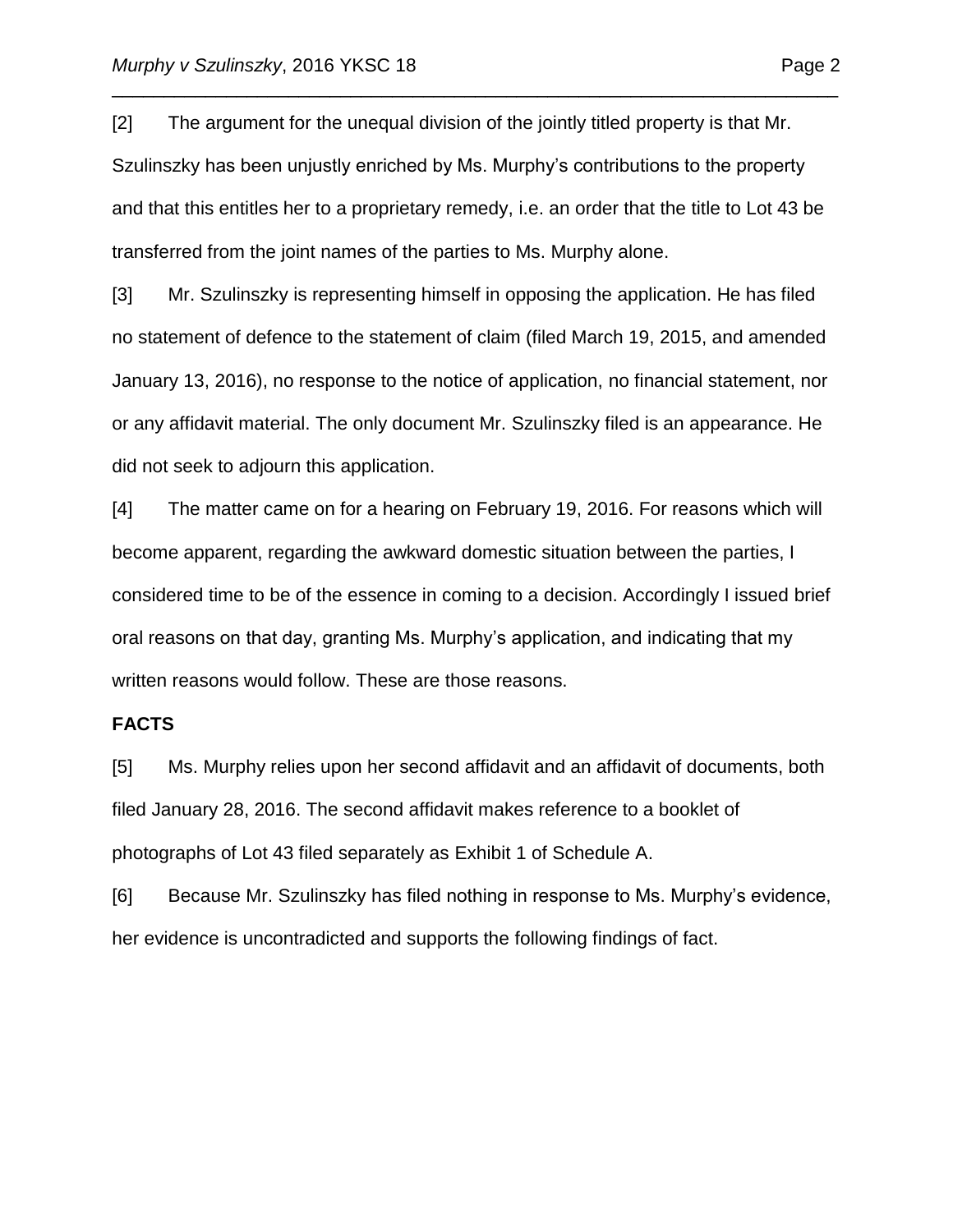#### *Relationship*

[7] The parties began a common-law relationship in 1996. The couple had no children, although Ms. Murphy has four adult children from a previous relationship, and nine grandchildren ranging from two years old to 19 years old.

\_\_\_\_\_\_\_\_\_\_\_\_\_\_\_\_\_\_\_\_\_\_\_\_\_\_\_\_\_\_\_\_\_\_\_\_\_\_\_\_\_\_\_\_\_\_\_\_\_\_\_\_\_\_\_\_\_\_\_\_\_\_\_\_\_\_\_\_\_\_

[8] Between 1996 and 2000, Mr. Szulinszky had trouble finding work, so he asked Ms. Murphy for assistance to start his own firewood business. Between 1997 and 2004, Ms. Murphy did so, but the business was ultimately a failure, as set out below.

[9] In 2001, the couple moved into a mobile home on Lot 43.

[10] Except for a period of employment between 2006 and 2009 at the Minto Mine, Mr. Szulinszky has either been unemployed or only able to earn sporadic income through odd jobs or by bartering. He has considered himself as retired since he lost his job at the mine in 2009.

[11] Throughout the vast majority of the relationship, Ms. Murphy has been the sole financial provider. She agreed to take on this responsibility in exchange for the promise by Mr. Szulinszky, upon moving on to Lot 43, that he would build the couple a home there within two years. That did not happen.

[12] The living conditions in the mobile home, which was supposed to be a temporary residence, have become deplorable. There is no running water or toilet. The couple have to use an outhouse. The mobile home is heated by wood stove and is poorly insulated. The floors are damaged and the windows are cracked and taped.

[13] Ms. Murphy became increasingly frustrated by the failure of Mr. Szulinszky to contribute constructively to the relationship. The couple stopped being intimate in 2012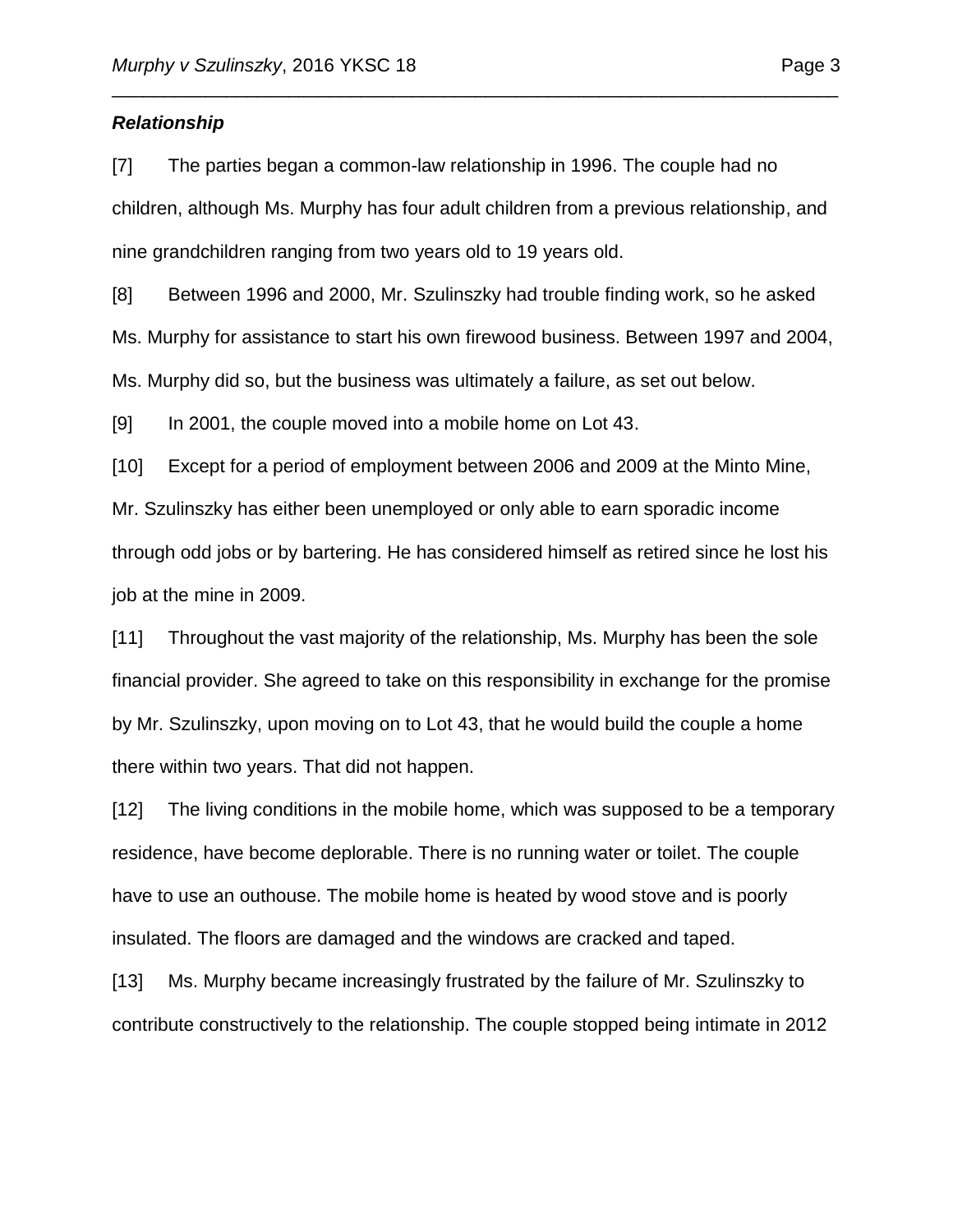and each party has been living and sleeping in separate areas of the mobile home since then.

\_\_\_\_\_\_\_\_\_\_\_\_\_\_\_\_\_\_\_\_\_\_\_\_\_\_\_\_\_\_\_\_\_\_\_\_\_\_\_\_\_\_\_\_\_\_\_\_\_\_\_\_\_\_\_\_\_\_\_\_\_\_\_\_\_\_\_\_\_\_

[14] Mr. Szulinszky has been rude and abusive to Ms. Murphy's visiting family members.

[15] In February 2014, Ms. Murphy informed Mr. Szulinszky that she considered the relationship to be over and that she intended to go to court to settle the matter of the division of their joint property. She has considered herself to be separated from Mr. Szulinszky since that time.

[16] At another time in 2014, Mr. Szulinszky told a mutual friend that if Ms. Murphy left him he would burn everything to the ground.

[17] Beginning in September 2015, Mr. Szulinszky stopped using the outhouse and instead relieved himself in the mobile home in bags that he threw into the wood stove, causing an intolerable smell.

[18] Ms. Murphy's mental and physical health has suffered since the relationship broke down. In particular, over the last five years, she has experienced anxiety attacks and has, as of September 2015, been prescribed antidepressants by her doctor.

[19] In the six weeks prior to Ms. Murphy swearing her second affidavit on January 27, 2016, she alleges that Mr. Mr. Szulinszky told family members and acquaintances that he plans to bash her head in with a baseball bat and to harm their animals. Ms. Murphy is in the process of reporting those latest threats to the RCMP.

[20] Ms. Murphy has tried to discuss settlement with Mr. Szulinszky, but he has refused.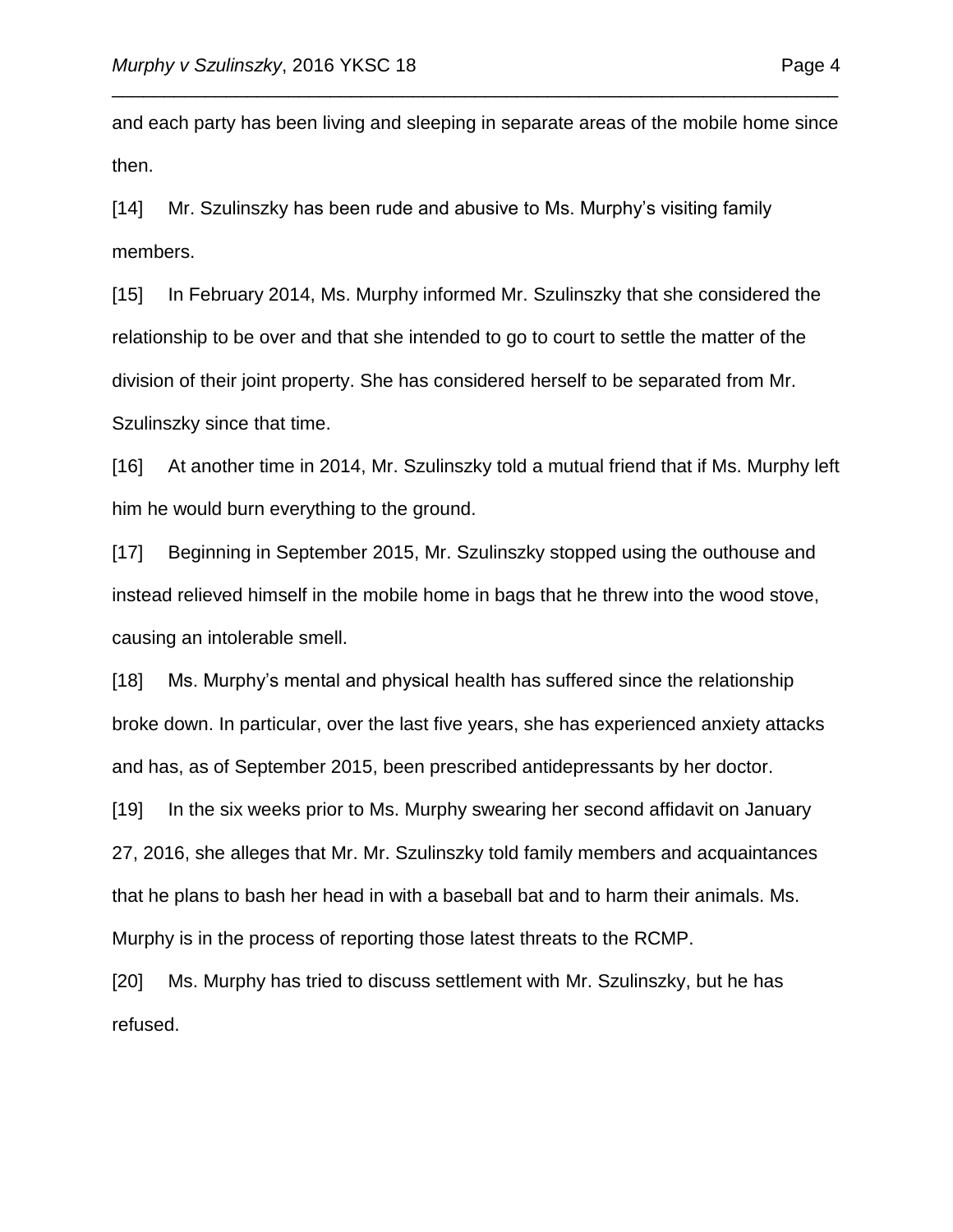[21] Mr. Szulinszky has committed various acts of mischief and damage to the couple's property, including:

 dismantling various pieces of the firewood equipment (discussed below) to prevent it from being sold;

\_\_\_\_\_\_\_\_\_\_\_\_\_\_\_\_\_\_\_\_\_\_\_\_\_\_\_\_\_\_\_\_\_\_\_\_\_\_\_\_\_\_\_\_\_\_\_\_\_\_\_\_\_\_\_\_\_\_\_\_\_\_\_\_\_\_\_\_\_\_

- cutting holes in the walls of the mobile home;
- removing exterior siding from the mobile home;
- the moving half of an exterior porch from the mobile home;
- damaging and destroying some of Ms. Murphy's personal belongings, clothing, books and documents;
- causing damage to kitchen appliances;
- using the kitchen stove to heat the mobile home; and
- unplugging the freezer so that the meat in it rotted.

[22] People in the Mendenhall subdivision, as well as work colleagues and friends, have offered to help Ms. Murphy with restoring Lot 43. However, no one is willing to contribute any help or labour as long as Mr. Szulinszky is still living on the property. [23] In the fall of 2014, Ms. Murphy received a telephone call regarding potential employment for Mr. Szulinszky in the communities of Kelowna and Prince George, British Columbia. Although she offered to pay for a bus ticket for him to travel to BC for that purpose, Mr. Szulinszky declined to take advantage of the opportunity.

[24] Mr. Szulinszky has family in both Prince George and Kelowna, British Columbia who have offered to have him come and live with them. In particular, Ms. Murphy spoke to Mr. Szulinszky's brother in August 2015 and confirmed this.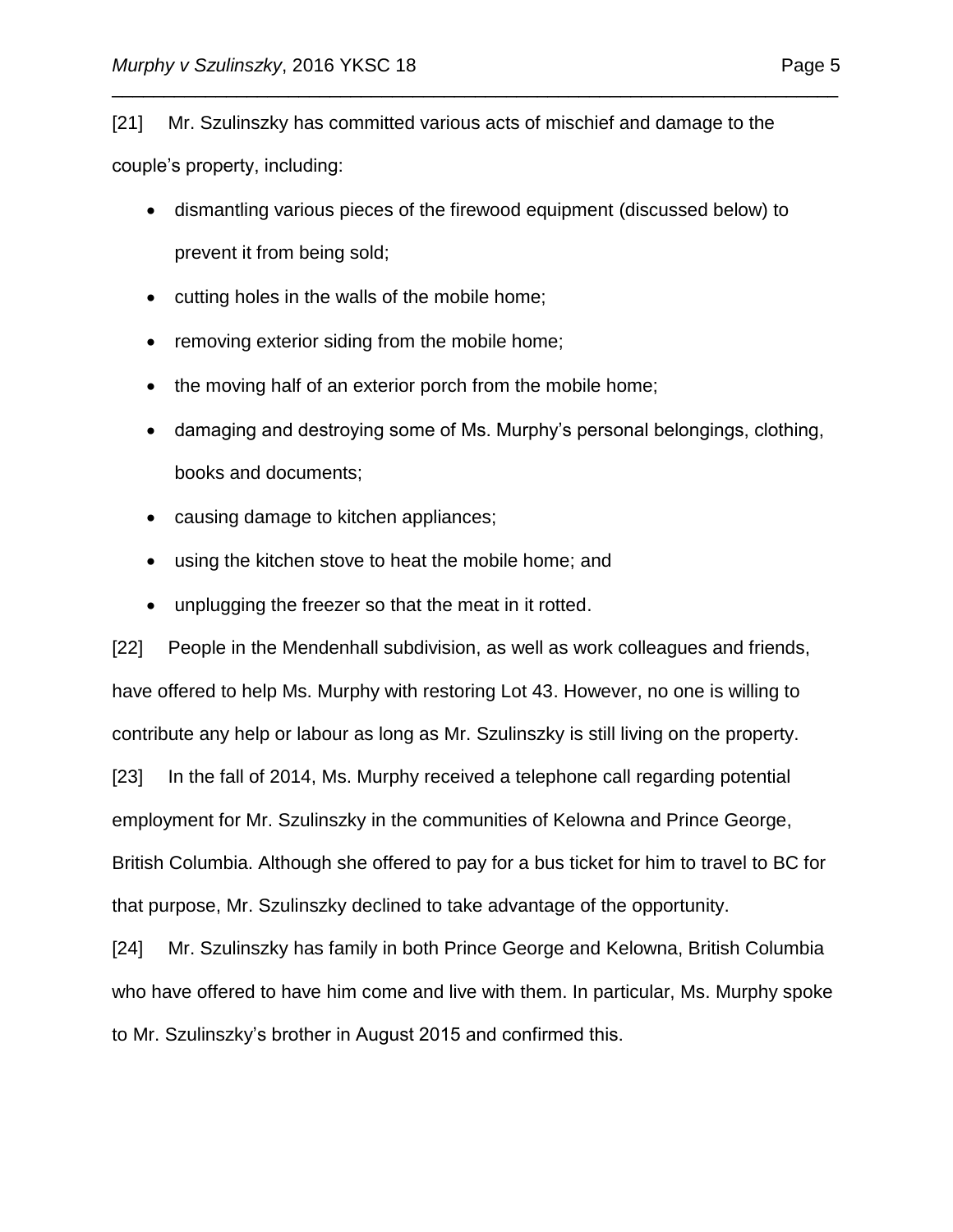## *Firewood Business*

[25] As stated above, at Mr. Szulinszky's request, Ms. Murphy attempted to help him establish a firewood business. In 1997, Ms. Murphy purchased a 1980 Chevrolet fiveton truck for \$6000 for this purpose.

\_\_\_\_\_\_\_\_\_\_\_\_\_\_\_\_\_\_\_\_\_\_\_\_\_\_\_\_\_\_\_\_\_\_\_\_\_\_\_\_\_\_\_\_\_\_\_\_\_\_\_\_\_\_\_\_\_\_\_\_\_\_\_\_\_\_\_\_\_\_

[26] After a period of time establishing his firewood business, Mr. Szulinszky asked Ms. Murphy for more financial assistance to build up the business. Ms. Murphy agreed to do so and over the period between 1997 and 2004, she purchased the following additional items for Mr. Szulinszky's business:

- a new engine, and other replacement equipment for the five-ton truck, for \$4000;
- a skidder for \$6000;
- skidder parts for \$3000;
- a hydraulic wood splitter for \$2500;
- a 1978 holiday trailer for \$2500; and
- a used tractor-trailer for \$6000.

[27] The total of these purchases, together with the five-ton truck, cost Ms. Murphy \$30,000.

[28] Initially, Mr. Szulinszky was able to secure a number of contracts for the supply and sale of firewood, but eventually lost them, as he was not filling orders. The above equipment was either never used by him, or was intentionally disassembled, or damaged by him. All of the equipment remains on Lot 43 and much of it has simply been left to rust.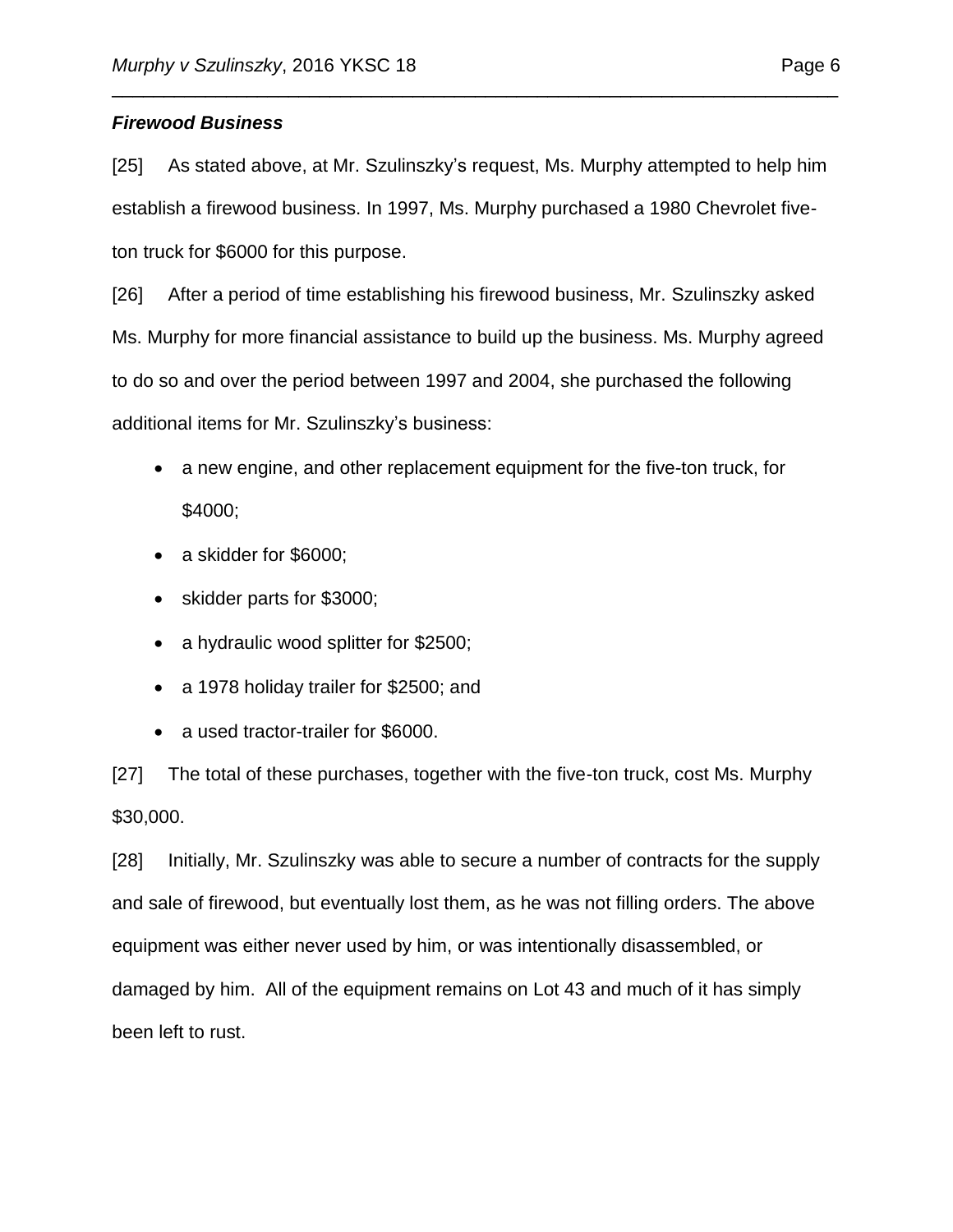#### *Development of Lot 43*

[29] In 1999, the parties entered into a land lottery hoping to acquire property in the Mendenhall subdivision. Each party entered, hoping that one of them would win. Mr. Szulinszky was successful. Accordingly, the couple agreed to purchase Lot 43 from Yukon Housing Corporation for \$20,230.98. The agreement required them to have a dwelling clad to weather on the lot within five years. The original agreement for sale only listed Mr. Szulinszky as the purchaser, presumably because he was the winner of the land lottery. However, my copy of the document shows Ms. Murphy was added as a purchaser under the agreement at some point, and the two were described there as "joint tenants".

\_\_\_\_\_\_\_\_\_\_\_\_\_\_\_\_\_\_\_\_\_\_\_\_\_\_\_\_\_\_\_\_\_\_\_\_\_\_\_\_\_\_\_\_\_\_\_\_\_\_\_\_\_\_\_\_\_\_\_\_\_\_\_\_\_\_\_\_\_\_

[30] The only contribution Mr. Szulinszky made to the purchase of Lot 43 was an initial payment of \$2500. Ms. Murphy made all the other payments toward the acquisition of the property. These included annual payments of \$3973.78, until the original \$20,230.98 was paid in full, plus total fees and interest of \$5184.34.

[31] In 2001, the couple moved on to Lot 43 and resided in a mobile home which Ms. Murphy purchased for \$1700, and had moved to the property at a cost of a further \$2000. The intention of the parties was only to live in the mobile home temporarily, as Mr. Szulinszky had promised Ms. Murphy that he would build the couple a home on the property within two years.

[32] Mr. Szulinszky did begin to construct a home in 2001 or 2002, but today it is limited to an unfinished framed-in wooden structure, with a roof partially clad to weather and walls partially clad with plywood sheets. The structure includes an unfinished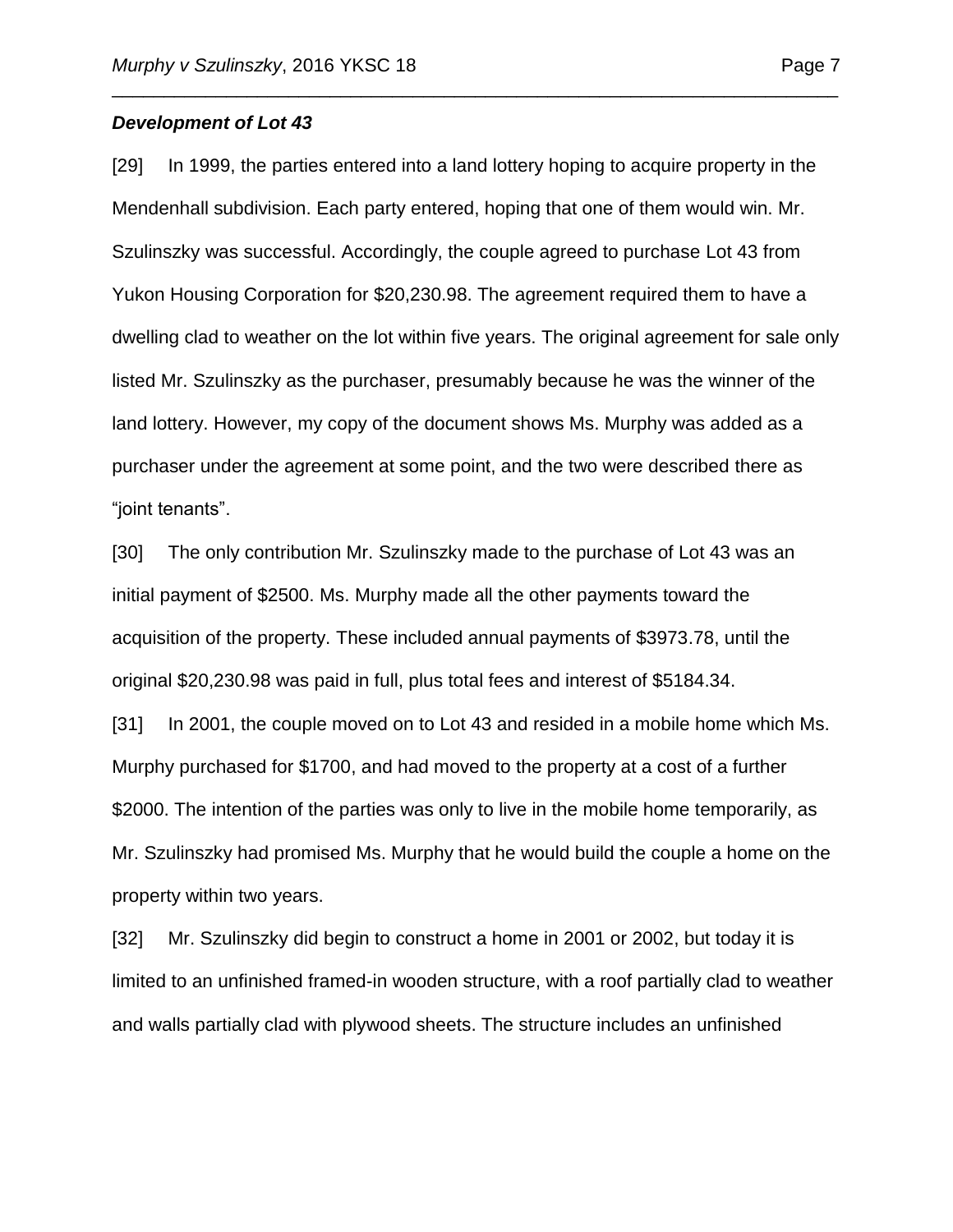basement, however the basement walls have since collapsed. One such wall has been fixed, but the rest require repair.

\_\_\_\_\_\_\_\_\_\_\_\_\_\_\_\_\_\_\_\_\_\_\_\_\_\_\_\_\_\_\_\_\_\_\_\_\_\_\_\_\_\_\_\_\_\_\_\_\_\_\_\_\_\_\_\_\_\_\_\_\_\_\_\_\_\_\_\_\_\_

[33] Ms. Murphy purchased various building materials over the years, including lumber, floor joists, roof trusses, drywall, cement and tin roofing. She estimates that she spent approximately \$50,000 on these materials.

[34] Ms. Murphy is prepared to credit Mr. Szulinszky with having contributed approximately \$5000 to the cost of building supplies, despite feeling that this is an overestimate.

[35] Ms. Murphy also paid \$9000 to have a well dug by Double D Drilling Ltd. However, the well has never been connected to either the mobile home or the unfinished home building. Her counsel explained at the hearing that Ms. Murphy expected Mr. Szulinszky to do that work, but he has failed to do so.

[36] Following the digging of the well, Ms. Murphy estimates that she paid \$3000 for fence building equipment.

[37] When the certificate of title was raised on September 13, 2005, both parties were listed on the title as joint tenants.

[38] In 2013, Ms. Murphy purchased a septic tank for \$5092.50, along with septic rock for \$2307.38. She arranged for Castle Rock Enterprises to install the septic system and dig the necessary septic field on the property. However, she was required to be away from Lot 43 during the summer of 2013, in connection with her firefighting work with the Yukon Government. During that time, without Ms. Murphy's knowledge, Mr. Szulinszky negotiated a verbal agreement with a neighbour to dig the hole for the septic system instead. The hole was improperly dug and Castle Rock have since informed Ms. Murphy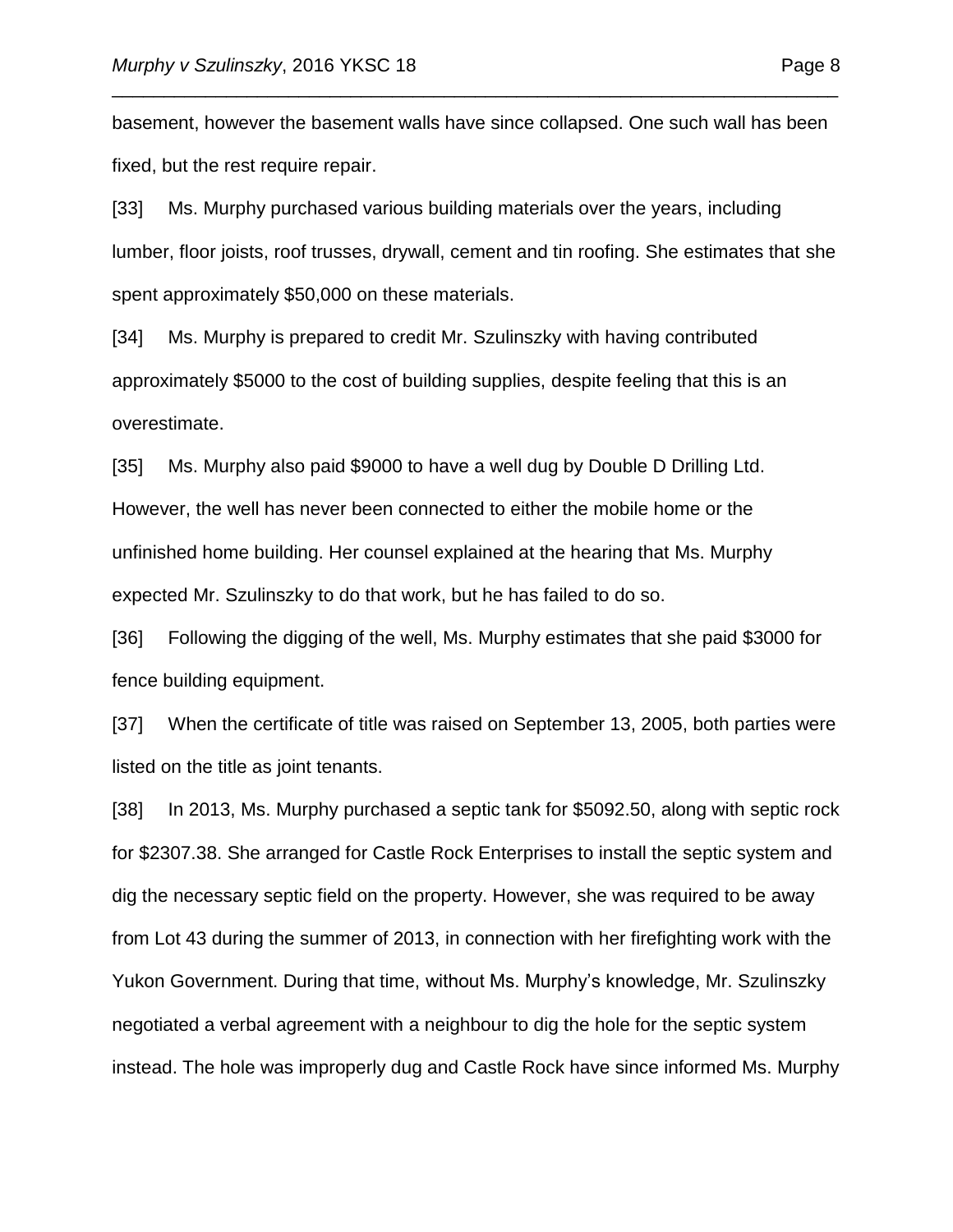that they will now have to charge a great deal more money to go in and correct the work that has been improperly done.

\_\_\_\_\_\_\_\_\_\_\_\_\_\_\_\_\_\_\_\_\_\_\_\_\_\_\_\_\_\_\_\_\_\_\_\_\_\_\_\_\_\_\_\_\_\_\_\_\_\_\_\_\_\_\_\_\_\_\_\_\_\_\_\_\_\_\_\_\_\_

[39] Finally, Ms. Murphy put many of her personal belongings in storage in 2001, after a couple moved to Lot 43, on the basis of Mr. Szulinszky's promise that he would build her a home and that she would only have her belongings in storage for two years at the very most. Since then, Ms. Murphy has paid a total of \$22,680 in storage fees.

[40] Ms. Murphy estimates that her financial contributions to Lot 43 and its development over the years amount to approximately  $$96,015.20.<sup>1</sup>$  She estimates that Mr. Szulinszky's financial contributions are no more than \$7500. In her second affidavit she set out the following table to explain the respective contributions of the parties:

| <b>Plaintiff</b><br>Contribution | Defendant<br>Contribution                                                                      | Purchase                                 | Date<br>Purchased                   | Purchase<br>Price                                                   | <b>Issues Impacting</b><br><b>Present Value</b>                                                                                  |
|----------------------------------|------------------------------------------------------------------------------------------------|------------------------------------------|-------------------------------------|---------------------------------------------------------------------|----------------------------------------------------------------------------------------------------------------------------------|
| \$22,915.32                      | \$2,500.00                                                                                     | Lot 43,<br>Mendenall,<br>joint title     | 1999 and<br>paid in full in<br>2005 | \$20,230.98<br>Fees, GST<br>& interest @<br>$7.25% =$<br>\$5,184.34 | Appraised by Jim<br>Yamada for<br>\$124,000 due to<br>structures having no<br>value & junk<br>detracting from bare<br>land value |
| \$1,700.00                       |                                                                                                | Mobile Home                              | 2001                                | \$1,700.00                                                          | Negligible value due<br>to poor condition                                                                                        |
| \$2,000.00                       |                                                                                                | Mobile<br>transportation<br>to Lot 43    | 2001                                | \$2,000.00                                                          |                                                                                                                                  |
| \$50,000.00                      | estimate that<br>any financial<br>contributions<br>to supplies are<br>not more than<br>\$5,000 | Building and<br>construction<br>supplies | 2001-present                        | \$55,000.00<br>(estimate)                                           | Improper<br>construction by<br>Defendant needs to<br>be fixed or<br>completely redone.<br>All building permits<br>expired.       |
| \$9,000.00                       |                                                                                                | Well dug                                 | 2004                                | \$9,000.00                                                          | Never hooked up                                                                                                                  |

 $\overline{a}$  $<sup>1</sup>$  In her second affidavit, Ms. Murphy actually estimated this number to be \$118,695.20, but this</sup> incorrectly, in my view, included her storage charges of \$22,680, which did not contribute to the development of the property.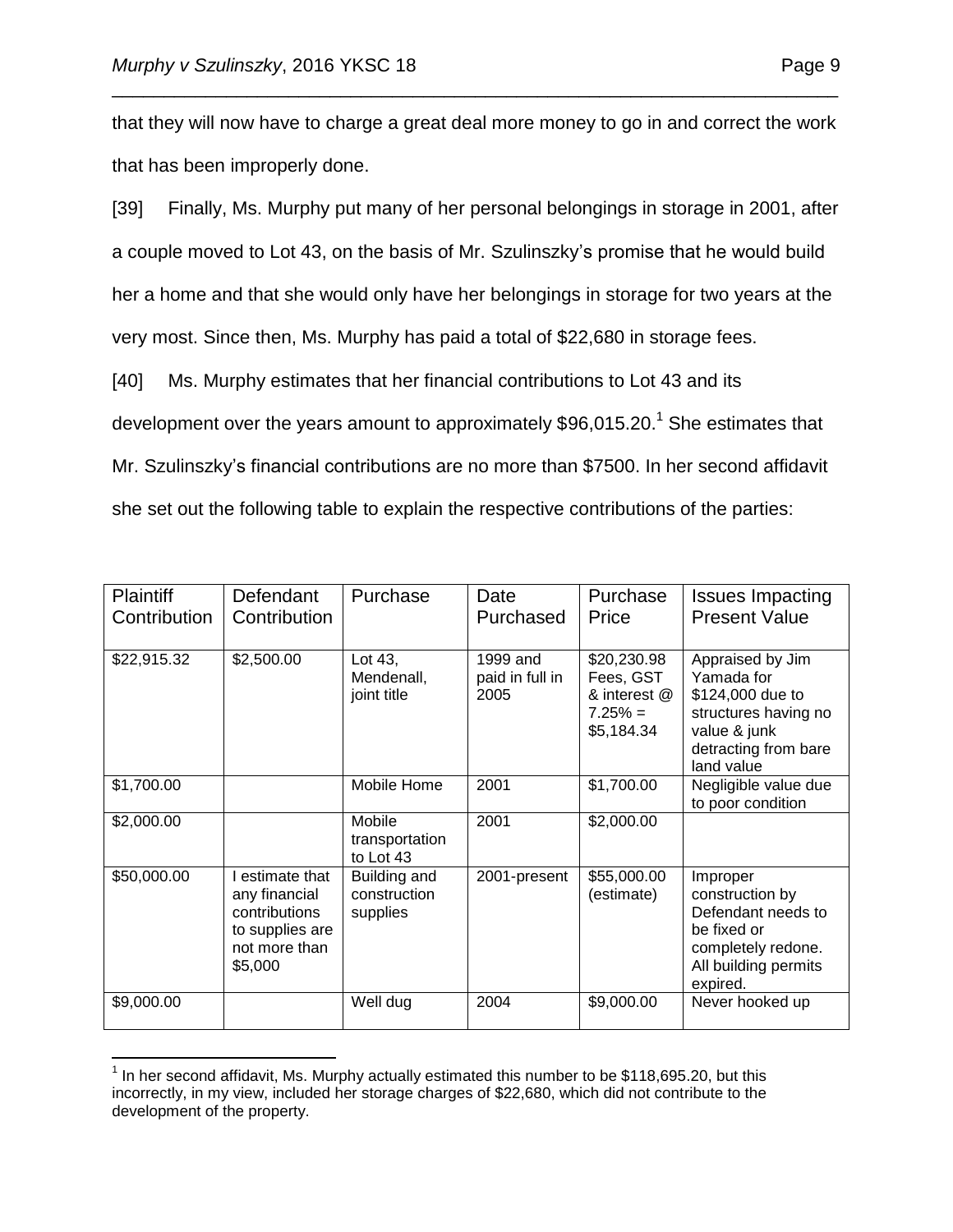| Page | 10 |
|------|----|
|      |    |

| <b>Plaintiff</b> | Defendant    | Purchase                               | Date      | Purchase     | <b>Issues Impacting</b>                                                                   |
|------------------|--------------|----------------------------------------|-----------|--------------|-------------------------------------------------------------------------------------------|
| Contribution     | Contribution |                                        | Purchased | Price        | <b>Present Value</b>                                                                      |
| \$3,000.00       |              | Auger & fence<br>building<br>equipment | 2008 ?    | \$3,000.00   | Damaged and used<br>for improper<br>purposes by<br>Defendant                              |
| \$5,092.50       |              | Septic tank                            | 2013      | \$5,092.50   | Hole improperly dug<br>and will need to be<br>corrected. Permit to<br>install now expired |
| \$2,307.38       |              | Septic rock                            | 2013      | \$2,307.38   |                                                                                           |
| <b>TOTAL</b>     | <b>TOTAL</b> |                                        |           | <b>TOTAL</b> |                                                                                           |
| \$96,015.20      | \$7,500.00   |                                        |           | \$103,515.20 |                                                                                           |

\_\_\_\_\_\_\_\_\_\_\_\_\_\_\_\_\_\_\_\_\_\_\_\_\_\_\_\_\_\_\_\_\_\_\_\_\_\_\_\_\_\_\_\_\_\_\_\_\_\_\_\_\_\_\_\_\_\_\_\_\_\_\_\_\_\_\_\_\_\_

[41] Lot 43 was appraised as of April 27, 2015 at a value of \$124,000 "as is". No value was assigned to the unfinished framed-in structure and only "nominal" value for the mobile home. The appraiser also expressed concern about possible contamination from the several older motor vehicles on the property, which is further described below.

#### *Couple's Financial Arrangements*

[42] After the parties began living together, Ms. Murphy took on the responsibility of paying for their living expenses, such as food and utilities, in addition to supporting Mr. Szulinszky's firewood business. Mr. Szulinszky made only minimal financial contributions towards these expenses. He rarely had any money and was extremely reticent about sharing any of it with Ms. Murphy.

[43] Ms. Murphy also paid for all of Mr. Szulinszky's clothing, medical expenses and dental work. In addition, she paid for the insurance and the fuel for the vehicles which the parties drove throughout their relationship.

[44] The couple also raised chickens and turkeys on Lot 43 for food. Ms. Murphy paid for all the feed and veterinary bills for those animals as well as for the feeding and care of their eight dogs and three cats.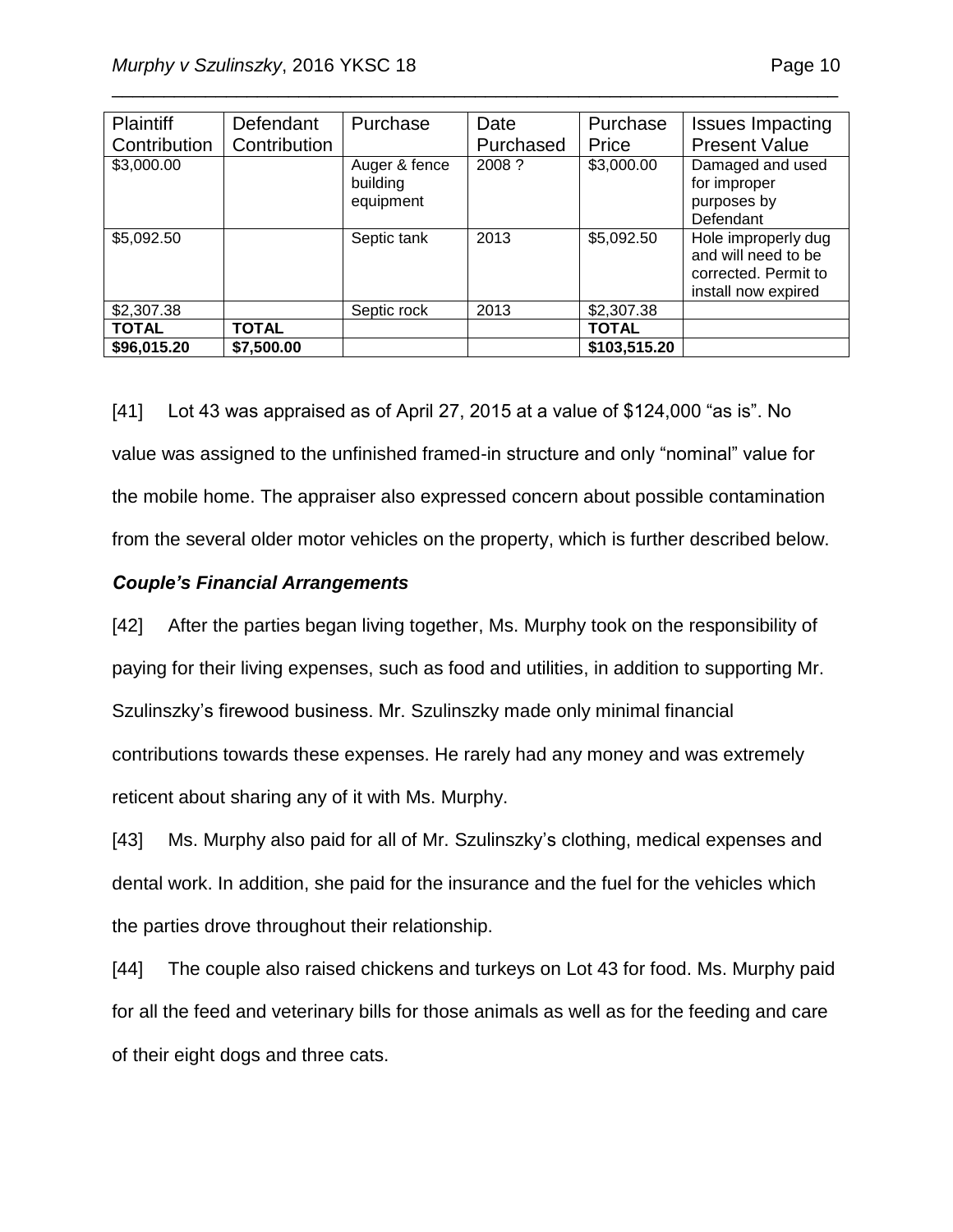[45] Finally, Ms. Murphy has paid all of the property taxes and associated insurance and maintenance fees relating to Lot 43.

\_\_\_\_\_\_\_\_\_\_\_\_\_\_\_\_\_\_\_\_\_\_\_\_\_\_\_\_\_\_\_\_\_\_\_\_\_\_\_\_\_\_\_\_\_\_\_\_\_\_\_\_\_\_\_\_\_\_\_\_\_\_\_\_\_\_\_\_\_\_

[46] As of February 2014, the couple's joint debt, representing their living expenses and purchases of building supplies, was about \$13,500.

#### *Parties' Employment Patterns*

[47] Before meeting Ms. Murphy, Mr. Szulinszky worked in the logging business and ran heavy equipment. When the couple met, he was working as a painter and Ms. Murphy was working as a taxi dispatcher and driver. She was also taking courses at Yukon College to complete her grade 12. She eventually got her high school diploma. [48] Following the failure of Mr. Szulinszky's firewood business, Ms. Murphy regularly asked him about looking for work. The response she received was that Mr. Szulinszky said his "job" was to build them a house. For this reason, this Murphy felt that she could justify providing for the couple financially, as she expected Mr. Szulinszky to reciprocate

with sweat equity by building them a home. This did not happen.

[49] Mr. Szulinszky has taken on odd jobs (e.g. snow removal in the winter) and bartered over the years, but has never done anything to contribute to the couple's collective financial obligations for household expenses. He always viewed the money that he earned as his own spending money.

[50] Beginning in 2001, Mr. Szulinszky began moving used automobiles on to Lot 43, with the intention of rebuilding them and reselling them. However, this did not happen and there are now six or seven such vehicles on the property falling into increasing states of disrepair.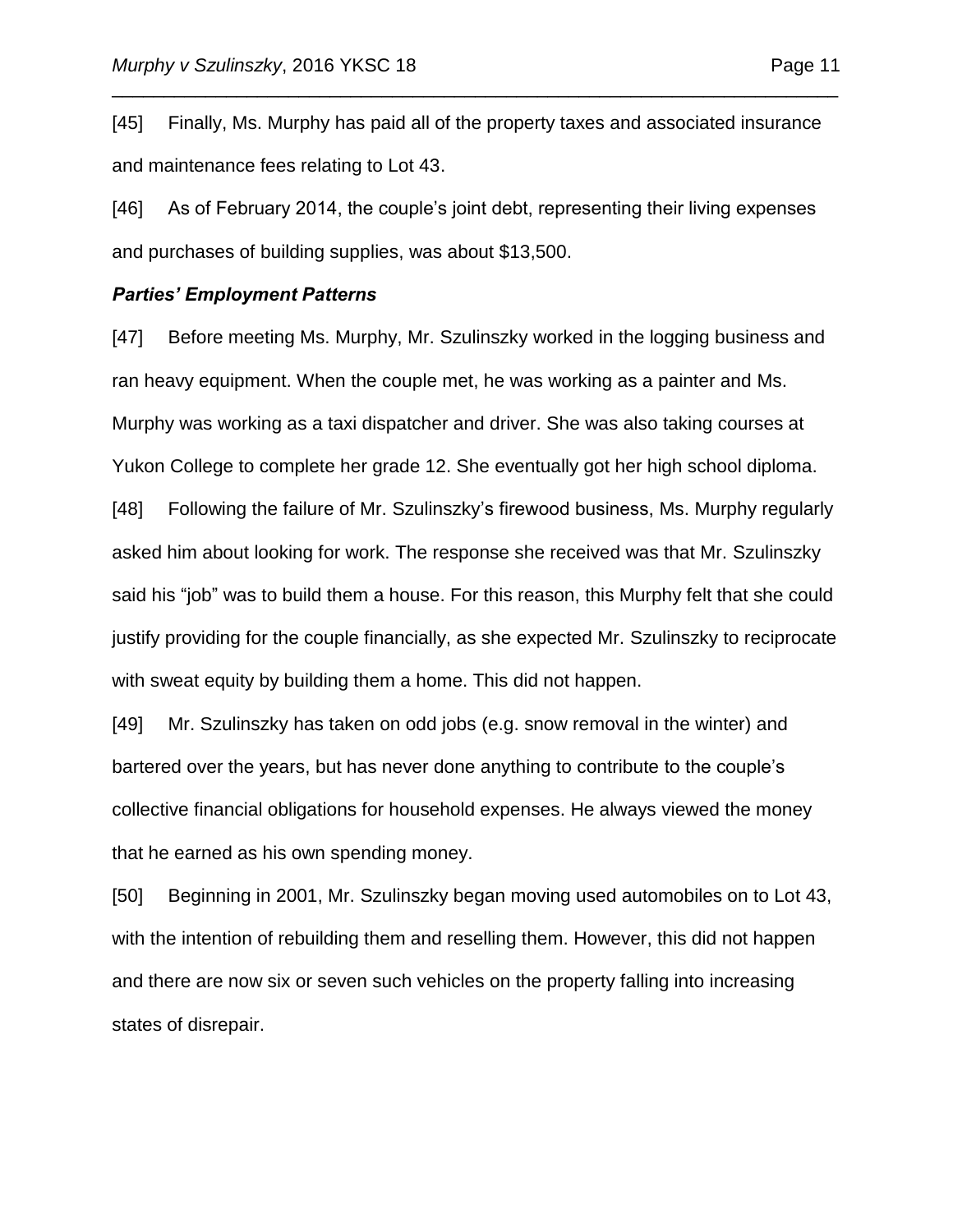[51] In 2006, Mr. Szulinszky got full-time work at Minto Mine. He was employed there in the maintenance department until he was fired in 2009. During that period of time, despite receiving a net income of approximately \$2500 per month, he contributed none of that money to joint household expenses. Since losing the job, Mr. Szulinszky has held himself out to people as being retired.

\_\_\_\_\_\_\_\_\_\_\_\_\_\_\_\_\_\_\_\_\_\_\_\_\_\_\_\_\_\_\_\_\_\_\_\_\_\_\_\_\_\_\_\_\_\_\_\_\_\_\_\_\_\_\_\_\_\_\_\_\_\_\_\_\_\_\_\_\_\_

[52] After working an assortment of jobs, Ms. Murphy began working at Home Hardware around 2001. That continued until 2004, when she began working for the Yukon Government in their Fire Management Department, where she has worked seasonally ever since.

#### *Bobcat Purchase*

[53] In 2008, while Mr. Szulinszky was employed at the Minto Mine, the couple agreed to purchase a new Bobcat Skid Steer Loader, as they expected it would be very useful in the construction of the home on Lot 43. The purchase price was \$50,866.82. Mr. Szulinszky contributed a down payment of \$10,000, plus six subsequent payments of \$973.02, for a total contribution of \$15,838.12. Ms. Murphy paid for the balance of the purchase price, i.e. 35 monthly payments totalling \$35,028.70. In addition, she paid for a new bucket, which cost \$2000 and used forks, which cost \$800. Ms. Murphy is the registered owner of the Bobcat.

[54] Following the separation, Mr. Szulinszky used the Bobcat for improper purposes, such as logging, which caused damage to it. Ms. Murphy has since placed the Bobcat in secure storage.

#### **ISSUES**

[55] There are essentially four issues in this summary trial application: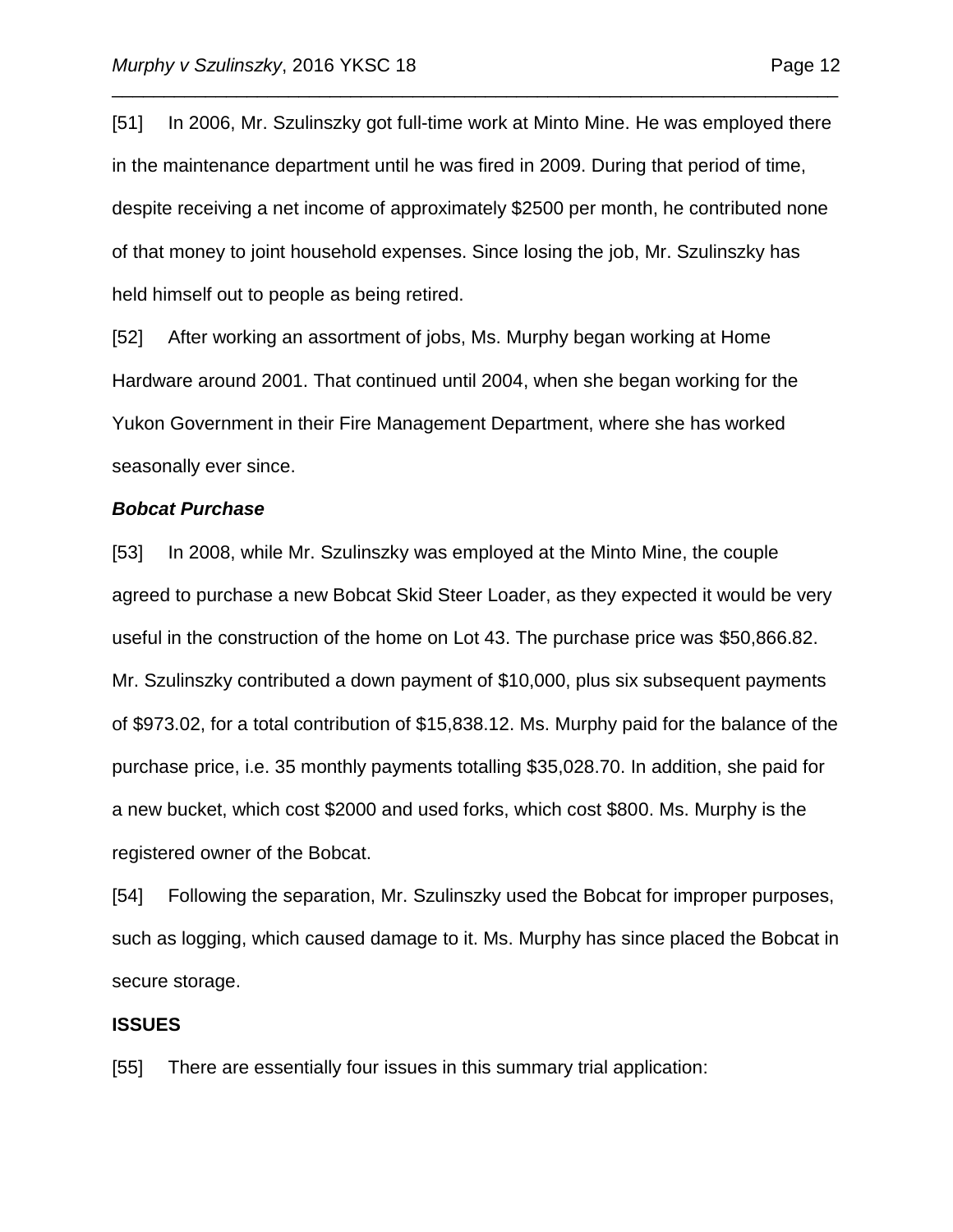- 1) Is this matter appropriate for hearing by a summary trial?
- 2) Has Mr. Szulinszky been unjustly enriched by Ms.Murphy?
- 3) If so, is the proper remedy a proprietary award by way of a remedial constructive trust?

\_\_\_\_\_\_\_\_\_\_\_\_\_\_\_\_\_\_\_\_\_\_\_\_\_\_\_\_\_\_\_\_\_\_\_\_\_\_\_\_\_\_\_\_\_\_\_\_\_\_\_\_\_\_\_\_\_\_\_\_\_\_\_\_\_\_\_\_\_\_

4) Is there a basis for the restraining orders sought by Ms. Murphy?

## **ANALYSIS**

## *1) Summary Trial?*

[56] Rule 19 of the *Rules of Court* sets out the procedure for a summary trial application. A party may apply to the court for judgment in a contested family law proceeding, which this matter is. Unless the court orders otherwise, evidence on the application may be adduced by affidavit, which is the case here. On the hearing of the application, the court may grant judgment in favour of a party, unless:

- i. the court is unable, on the whole of the evidence before the court on the application, to find the facts necessary to decide the issues of fact or law, or
- ii. the court is of the opinion that it would be unjust to decide the issues on the application…

[57] I agree with the submission of Ms. Murphy's counsel that in a case such as this, where final orders are sought in the division of communal property issues in dispute, and where there is no prospect of settlement, summary trial is an appropriate and costeffective means to seek a remedy: see also *Hryniak v Mauldin,* 2014 SCC 7. Further, I am satisfied that the main facts to be determined with respect to the issue of unjust enrichment can be resolved on the basis of Ms. Murphy's evidence as a whole. There is sufficient documentary and affidavit evidence before me to determine the main issue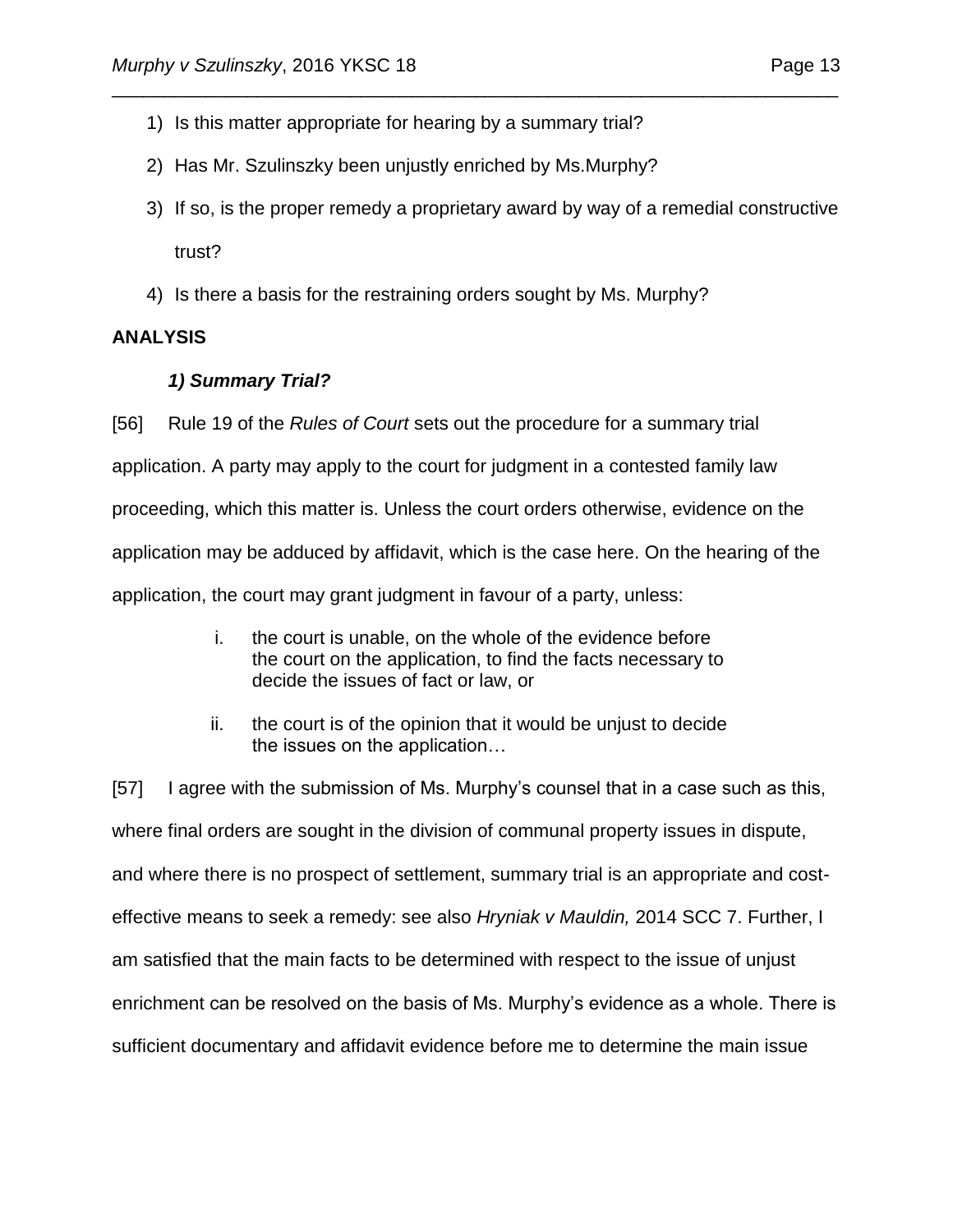and the proper remedy. Accordingly, I am satisfied that this matter is appropriate for a hearing by way of a summary trial.

\_\_\_\_\_\_\_\_\_\_\_\_\_\_\_\_\_\_\_\_\_\_\_\_\_\_\_\_\_\_\_\_\_\_\_\_\_\_\_\_\_\_\_\_\_\_\_\_\_\_\_\_\_\_\_\_\_\_\_\_\_\_\_\_\_\_\_\_\_\_

## *2) Unjust Enrichment?*

[58] One of the leading case on unjust enrichment *is Kerr v. Baranow*, 2011 SCC 10 ("*Kerr*"). This case confirms that a claim for unjust enrichment is made out, and recovery is permitted, when the following three conditions are satisfied:

- 1) an enrichment of or benefit to the defendant;
- 2) a corresponding deprivation to the plaintiff; and
- 3) the absence of a juristic reason for the enrichment.<sup>2</sup>

The Supreme Court further stated, and I paraphrase, that at the heart of this doctrine lies the notion of restoring a benefit to the plaintiff, which justice does not permit the defendant to retain. $3$ 

### **Is there an enrichment or benefit to the defendant?**

[59] The first stage of the inquiry is to determine whether the defendant has been enriched by the plaintiff. Did Ms. Murphy give something to Mr. Szulinszky that he received and retained and was the benefit tangible? In my view, the answer is undeniably yes.

[60] The total of the quantifiable financial benefits conferred by Ms. Murphy upon Mr. Szulinszky is \$163,843.90. This total is achieved by adding the \$30,000 that Ms. Murphy contributed to this to Szulinszky's firewood business, the \$96,015.20 which Ms. Murphy contributed to the development of Lot 43, and the \$37,828.70 which Ms. Murphy contributed to the purchase of the Bobcat.

 $\overline{a}$ 2 Para. 32

<sup>3</sup> Para. 31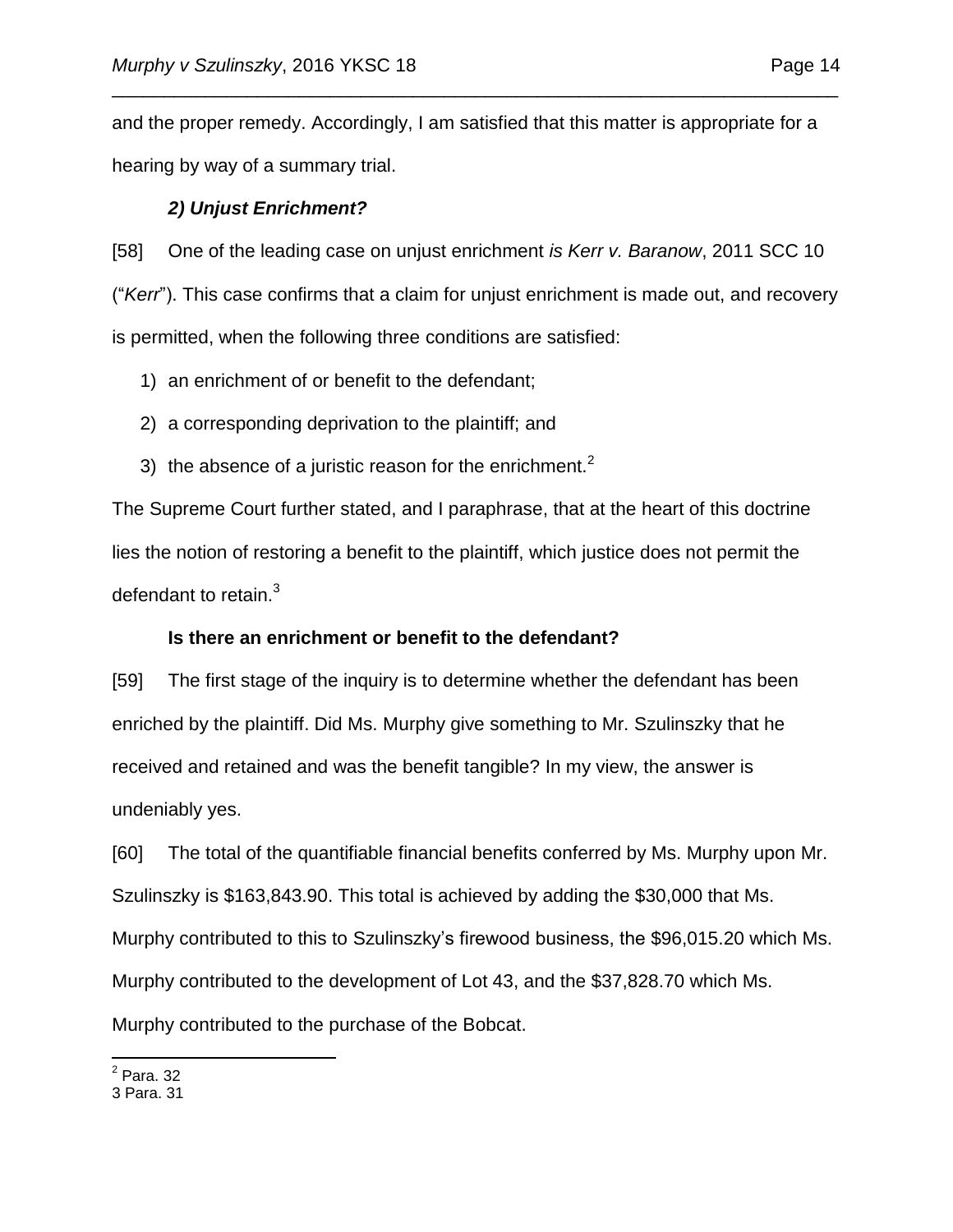[61] Further, Ms. Murphy made less readily quantifiable financial contributions to the relationship, which Mr. Szulinszky benefited from, including the payment of ordinary living expenses such as:

\_\_\_\_\_\_\_\_\_\_\_\_\_\_\_\_\_\_\_\_\_\_\_\_\_\_\_\_\_\_\_\_\_\_\_\_\_\_\_\_\_\_\_\_\_\_\_\_\_\_\_\_\_\_\_\_\_\_\_\_\_\_\_\_\_\_\_\_\_\_

- utilities;
- annual property taxes and insurance;
- annual vehicle insurance;
- gas for automobiles;
- groceries;
- medical and dental bills;
- animal feed and veterinary bills; and
- clothing.

Assuming that Mr. Szulinszky had paid his fair share of these living expenses, one can fairly estimate that, at a minimum, he would have contributed at least \$500 per month, or \$6000 per year. However, he did not. Rather, Ms. Murphy covered his share of these expenses over a period of 20 years. Therefore, it is reasonable to conclude that Mr. Szulinszky received a benefit in that regard of another \$120,000 (\$6000/yr. x 20 yrs.). [62] Thus, the total of the quantifiable benefits and the less readily quantifiable benefits conferred by Ms. Murphy upon Mr. Szulinszky is \$283,843.90 (\$163,843.90 +

\$120,000).

[63] It must also be remembered that this amount does not in any way account for the non-readily quantifiable in non-financial contributions made by Ms. Murphy in the form of domestic services over the duration of the common law relationship.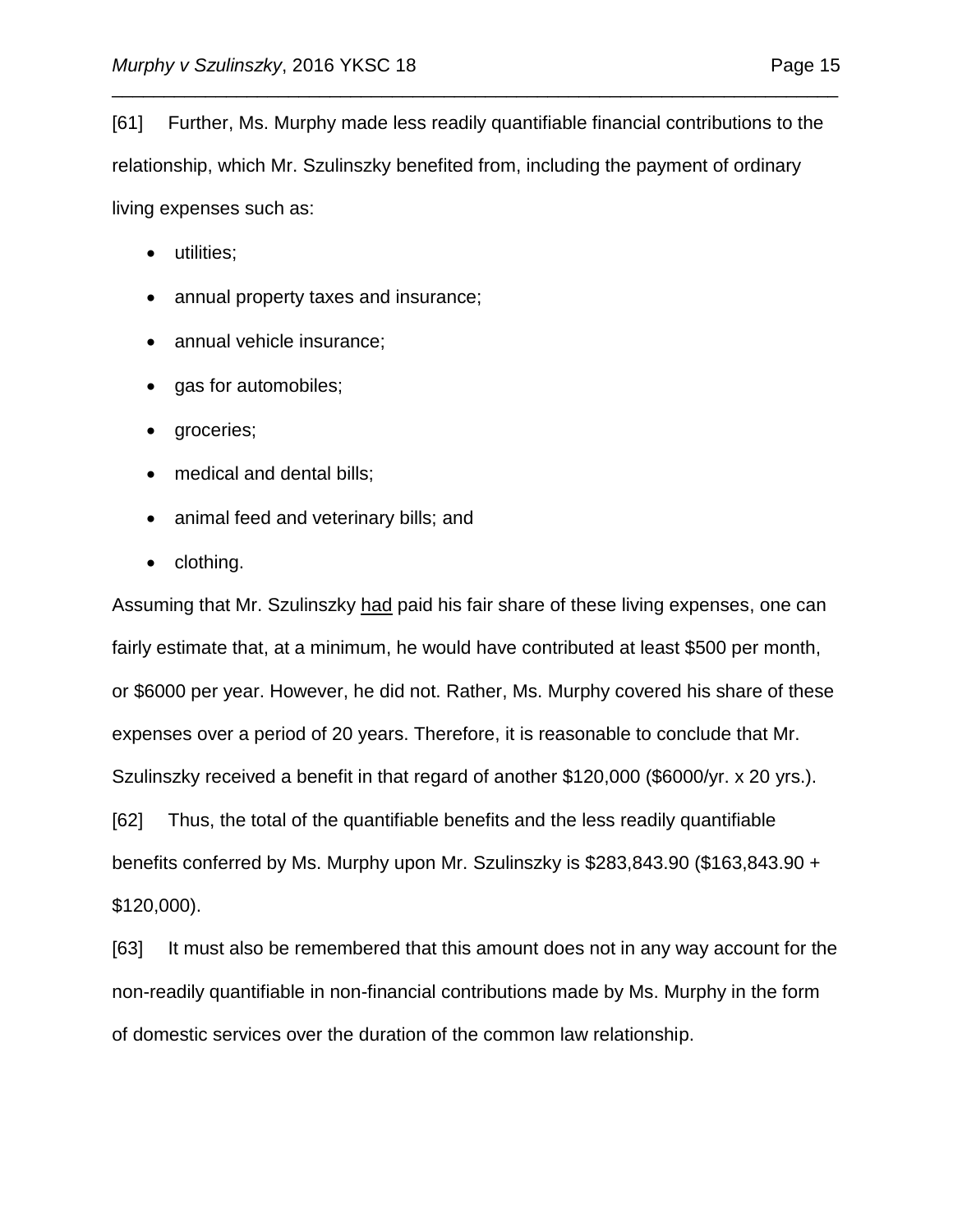#### **Is there a corresponding deprivation to the plaintiff?**

[64] The next stage of the inquiry into a potential unjust enrichment is to determine whether Ms. Murphy suffered a corresponding deprivation by enriching Mr. Szulinszky with these benefits.

\_\_\_\_\_\_\_\_\_\_\_\_\_\_\_\_\_\_\_\_\_\_\_\_\_\_\_\_\_\_\_\_\_\_\_\_\_\_\_\_\_\_\_\_\_\_\_\_\_\_\_\_\_\_\_\_\_\_\_\_\_\_\_\_\_\_\_\_\_\_

[65] As a general rule, if it is found that a defendant has been enriched by the efforts of the plaintiff, there will, almost as a matter of course, also be a deprivation suffered by the plaintiff: *Kerr*, at para. 108.

[66] In the case at bar, Ms. Murphy's evidence demonstrates that she has transferred wealth to Mr. Szulinszky, and in doing so, lost the benefit of retaining this wealth for herself. This transfer of wealth was for the purposes of buying Lot 43, buying materials to construct a home on the property, paying for routine household expenses, and supporting Mr. Szulinszky's firewood business. Ms. Murphy has not been compensated financially for those transfers of wealth, nor has the home she invested in ever materialized.

[67] As stated above, the total of the combined quantifiable and less readily quantifiable benefits conferred by Ms. Murphy upon Mr. Szulinszky is \$283,843.90, not accounting for non-financial contributions such as domestic services.

[68] In addition to that sum, Ms. Murphy suffered a deprivation in the form of a financial loss for having to keep her personal belongings in storage since 2001, because Mr. Szulinszky breached his promise to construct a home on Lot 43 within two years of moving on to the property. The total storage costs to date amount to \$22,680. As well, Ms. Murphy incurred a further deprivation as a result of being responsible for the repayment of a total debt of approximately \$13,500, as of the month of separation,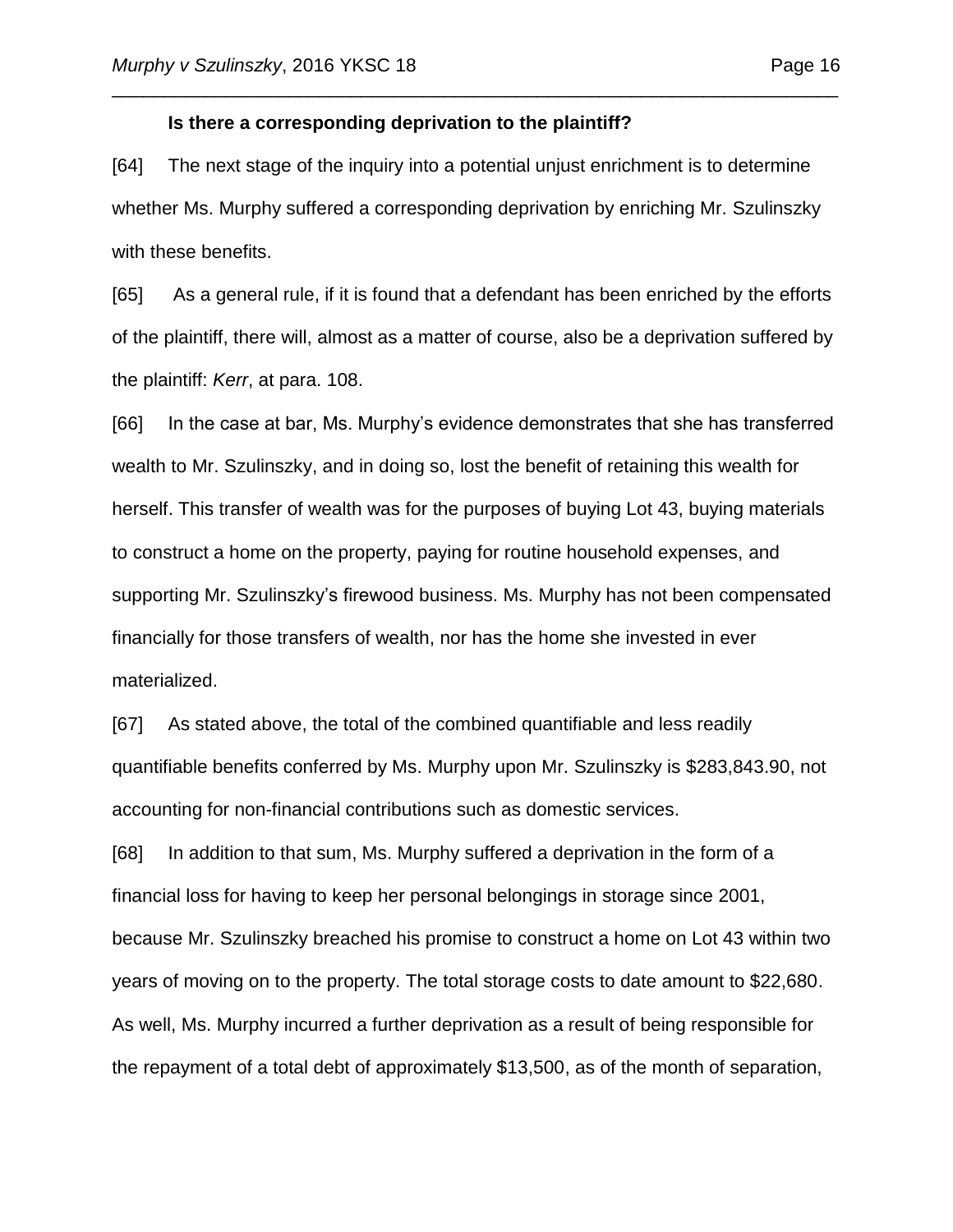February 2014, which money was used to cover various daily household expenditures such as groceries and utilities. Thus, the total additional deprivation from these expenses is \$36,180 (\$22,680 + \$13,500).

\_\_\_\_\_\_\_\_\_\_\_\_\_\_\_\_\_\_\_\_\_\_\_\_\_\_\_\_\_\_\_\_\_\_\_\_\_\_\_\_\_\_\_\_\_\_\_\_\_\_\_\_\_\_\_\_\_\_\_\_\_\_\_\_\_\_\_\_\_\_

#### **Is there a juristic reason for the enrichment?**

[69] The third stage of the unjust enrichment analysis is to determine whether there is a juristic reason for the enrichment. This involves a two-part inquiry.

[70] The first part of the inquiry places the onus on the plaintiff to demonstrate that no reason exists within established legal categories to justify the enrichment. These categories can include: contract, gift, disposition by law, or any other equitable, statutory or common law obligation to deny recovery. If the plaintiff can demonstrate that no such reason exists to deny recovery, then he or she has made out a *prima facie*, or presumptive, case.

[71] *Kerr* makes it clear that natural love and affection existing between spouses does not give rise to a "donative intent", nor do spousal relationships create contractual justifications for retaining enrichments (paras. 41 to 45).

[72] The second part of the inquiry shifts the evidentiary burden to the defendant to rebut the presumptive case established by the plaintiff: *Kerr*, at paras. 40 to 45.

[73] In the case at bar, dealing with the first part of the juristic reason inquiry, Ms. Murphy's evidence as a whole reveals that she had no written contract with Mr. Szulinszky obliging her to provide any transfers of wealth to him, nor did she intend to gift him with the wealth, without some reciprocal exchange, i.e. the construction of home on Lot 43. Rather, Ms. Murphy relied on promises made by Mr. Szulinszky to her detriment, which have remained almost entirely unfulfilled. Most significantly, no home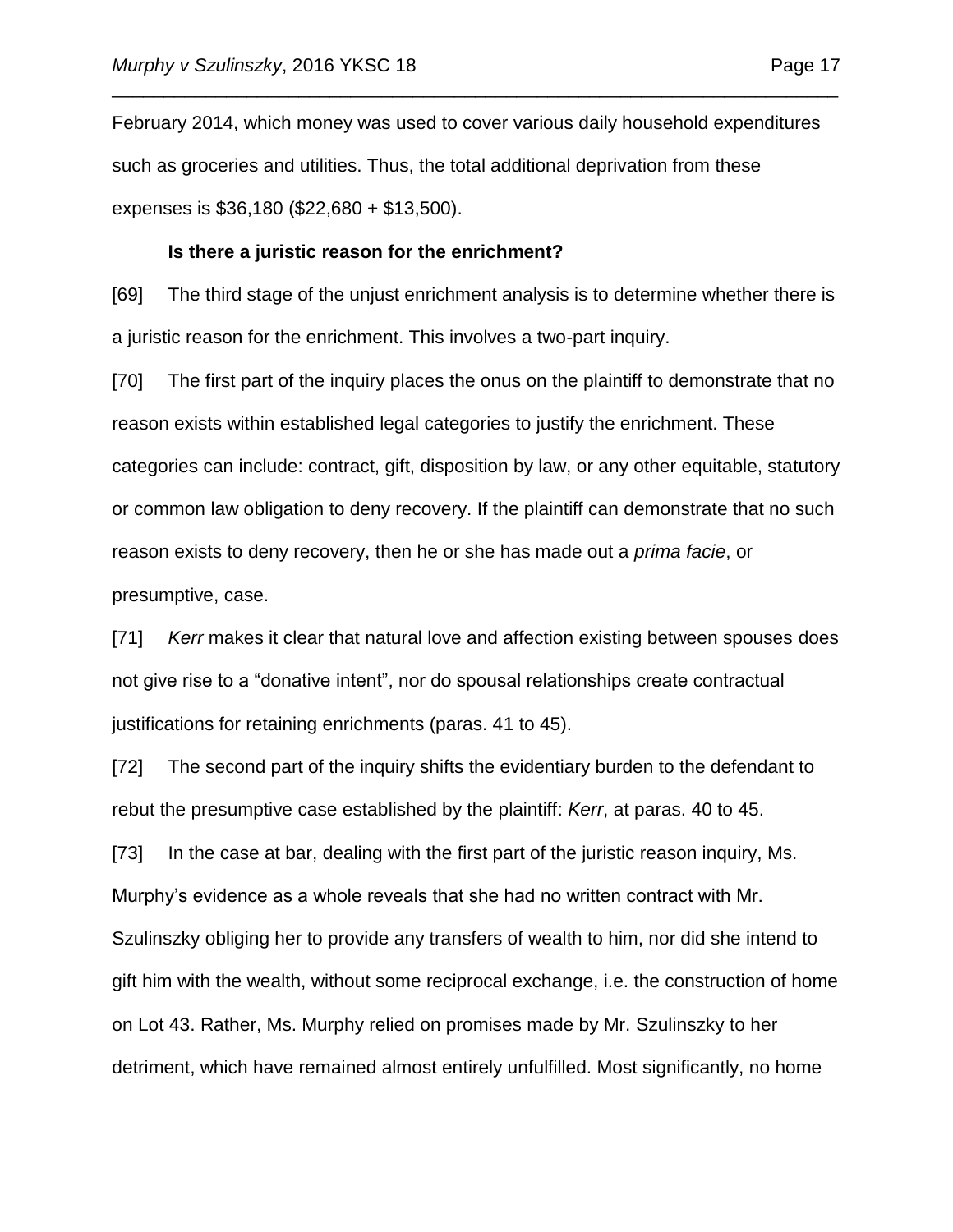was ever constructed on Lot 43 by Mr. Szulinszky, despite repeated representations by him that this was his principal role in their common-law relationship. Thus, Ms. Murphy has satisfied me, on a balance of probabilities, that she has a *prima facie* case, and that there is no juristic reason to prevent her from recovering from Mr. Szulinszky, or to characterize the enrichment as "just".

\_\_\_\_\_\_\_\_\_\_\_\_\_\_\_\_\_\_\_\_\_\_\_\_\_\_\_\_\_\_\_\_\_\_\_\_\_\_\_\_\_\_\_\_\_\_\_\_\_\_\_\_\_\_\_\_\_\_\_\_\_\_\_\_\_\_\_\_\_\_

[74] As for the second part of the juristic reason inquiry, Mr. Szulinszky has adduced no evidence to rebut the *prima facie* case established by Ms. Murphy.

[75] Accordingly, I am satisfied that Mr. Szulinszky has been unjustly enriched by Ms. Murphy as set out above

### *3. Proper Remedy?*

[76] Remedies for unjust enrichment can take the form of a monetary or a proprietary award. The first remedy to consider is always a monetary award. However, in some cases, when a monetary award is inappropriate or insufficient, a proprietary remedy may be required: *Kerr*, paras. 47 to 50:

> … Where the plaintiff can demonstrate a link or causal connection between his or her contributions and the acquisition, preservation, maintenance or improvement of the disputed property, a share of the property proportionate to the unjust enrichment can be impressed with a constructive trust in his or her favour….(para. 50)

The extent of the constructive trust interest should be proportionate to the plaintiff's contributions. Where the contributions are unequal, the shares will be unequal. In the result, the Court must assess the contributions made by each spouse, and make a fair and equitable distribution of the property, having regard to those respective contributions: *Kerr*, at para. 53.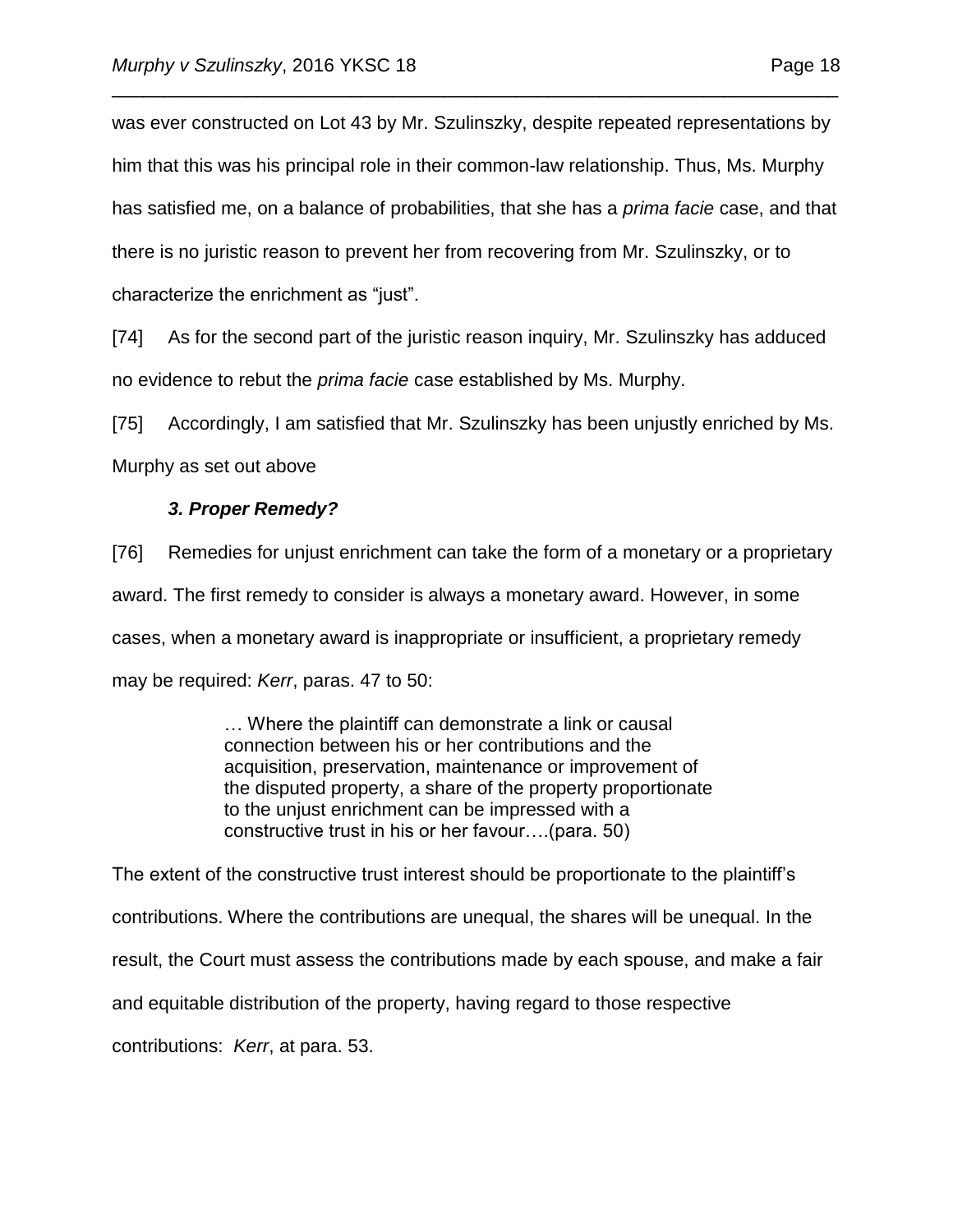[77] In the case at bar, a monetary remedy is not appropriate, because the evidence demonstrates that Mr. Szulinszky simply could not pay any amount of a monetary award. Mr. Szulinszky confirmed that the hearing that he has been in dire financial circumstances of late, which was one of the reasons why he was unable to retain counsel to assist him in responding to the application.

\_\_\_\_\_\_\_\_\_\_\_\_\_\_\_\_\_\_\_\_\_\_\_\_\_\_\_\_\_\_\_\_\_\_\_\_\_\_\_\_\_\_\_\_\_\_\_\_\_\_\_\_\_\_\_\_\_\_\_\_\_\_\_\_\_\_\_\_\_\_

[78] Ms. Murphy's evidence regarding the purchase and maintenance of Lot 43 support the required nexus between her enrichment of Mr. Szulinszky through her contributions and the property in question. Accordingly, a proprietary award by way of a remedial constructive trust is appropriate in all of the circumstances.

[79] What then should be the quantum of the monetary award?

[80] The appraised value of Lot 43 is \$124,000, and Ms. Murphy is presumptively entitled to one-half of that value as a joint tenant on the certificate of title, i.e. \$62,000.

[81] On the other hand, the total quantified financial benefits referred to above as \$283,843.90, when added to the additional deprivations suffered by Ms. Murphy for storage of goods and debt incurred for household expenses, i.e. \$36,180, results in a grand total of \$320,023.90.

[82] Thus, if Ms. Murphy is notionally credited with receiving half the value of Lot 43, i.e. \$62,000, and this sum is subtracted from the total amount of her financial deprivation, i.e. \$320,023.90, this would still leave her saddled with a deprivation of \$258,023.90.

[83] Further, if Mr. Szulinszky is notionally credited with all of his financial contributions over the years:

• \$2500 - down payment on Lot 43;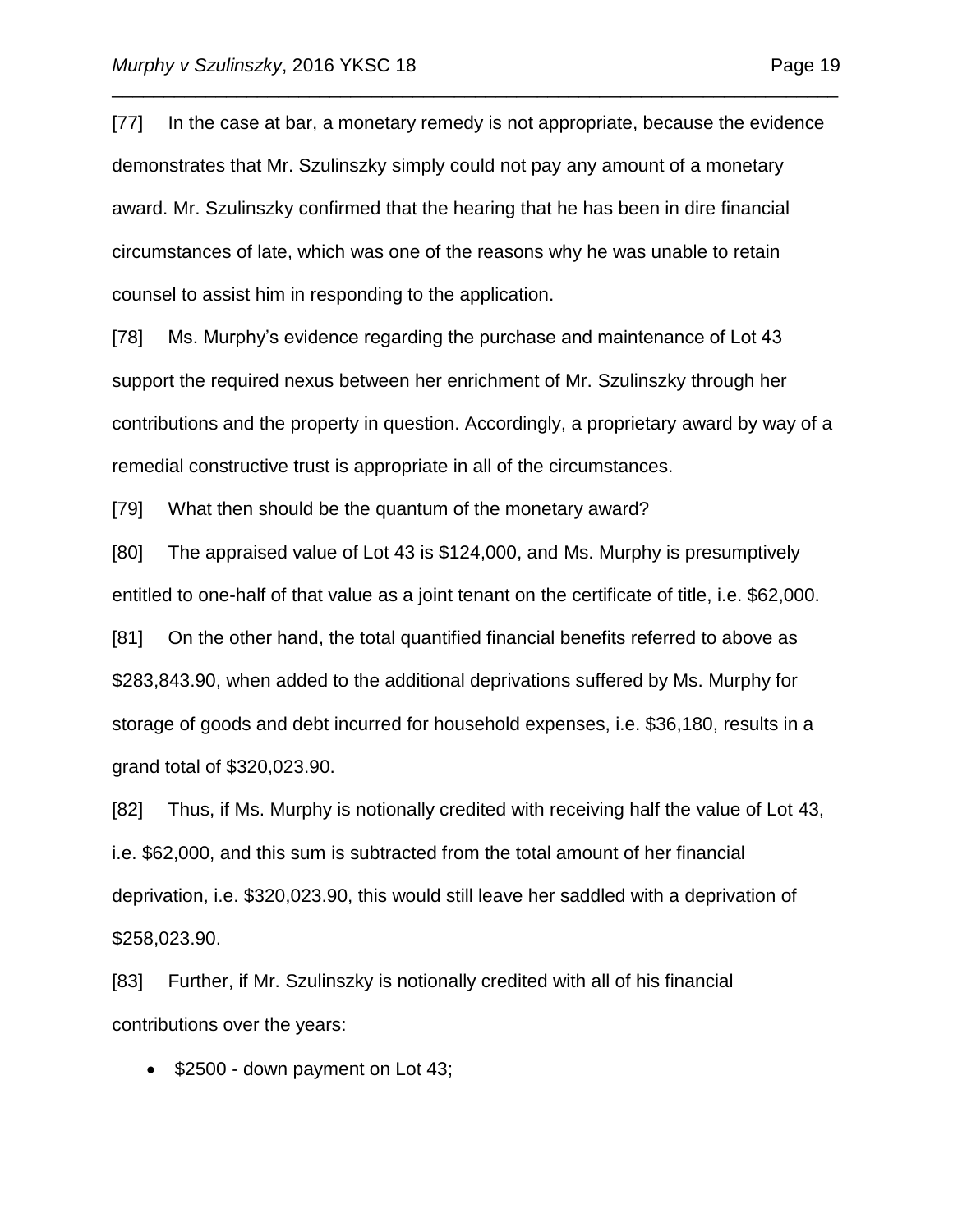• \$5000 - imputed amount of his contribution towards construction materials; and

\_\_\_\_\_\_\_\_\_\_\_\_\_\_\_\_\_\_\_\_\_\_\_\_\_\_\_\_\_\_\_\_\_\_\_\_\_\_\_\_\_\_\_\_\_\_\_\_\_\_\_\_\_\_\_\_\_\_\_\_\_\_\_\_\_\_\_\_\_\_

• \$15,838.12 - his share of contributions towards the purchase of the Bobcat,

then the total credit to him would be \$23,338.12.

[84] Finally, if Mr. Szulinszky's total credits, i.e. \$23,338.12, are subtracted from the remaining amount of Ms. Murphy's deprivation referred to in para. 81 above, i.e. \$258,023.90, there would still be an amount outstanding of **\$234,685.78**. This sum would represent the disproportionate benefits conferred upon Mr. Szulinszky by Ms. Murphy.

[85] Mr. Szulinszky has adduced no evidence to "set off" these benefits.

[86] Thus, it would appear to be fair and equitable to also credit Ms. Murphy with Mr. Szulinszky's notional one-half share of the value of Lot 43, i.e. \$62,000. This will be achieved by a declaration of remedial constructive trust over the joint property, such that Mr. Szulinszky is held to be holding his one-half share in trust for Ms. Murphy. In practical terms this will also require a transfer of his legal interest to her by way of the Registrar of Land Titles conveying the property from joint title in the names of both parties to title in the name of Ms. Murphy only.

[87] However, I also think it is fair and equitable to give Mr. Szulinszky an opportunity to recover the value of the firewood equipment and the abandoned vehicles remaining on the property for three reasons:

- 1) this would recognize his total financial contributions during the common-law relationship of \$23,338.12;
- 2) the abandoned equipment and vehicles are currently a detriment to the value of Lot 43; and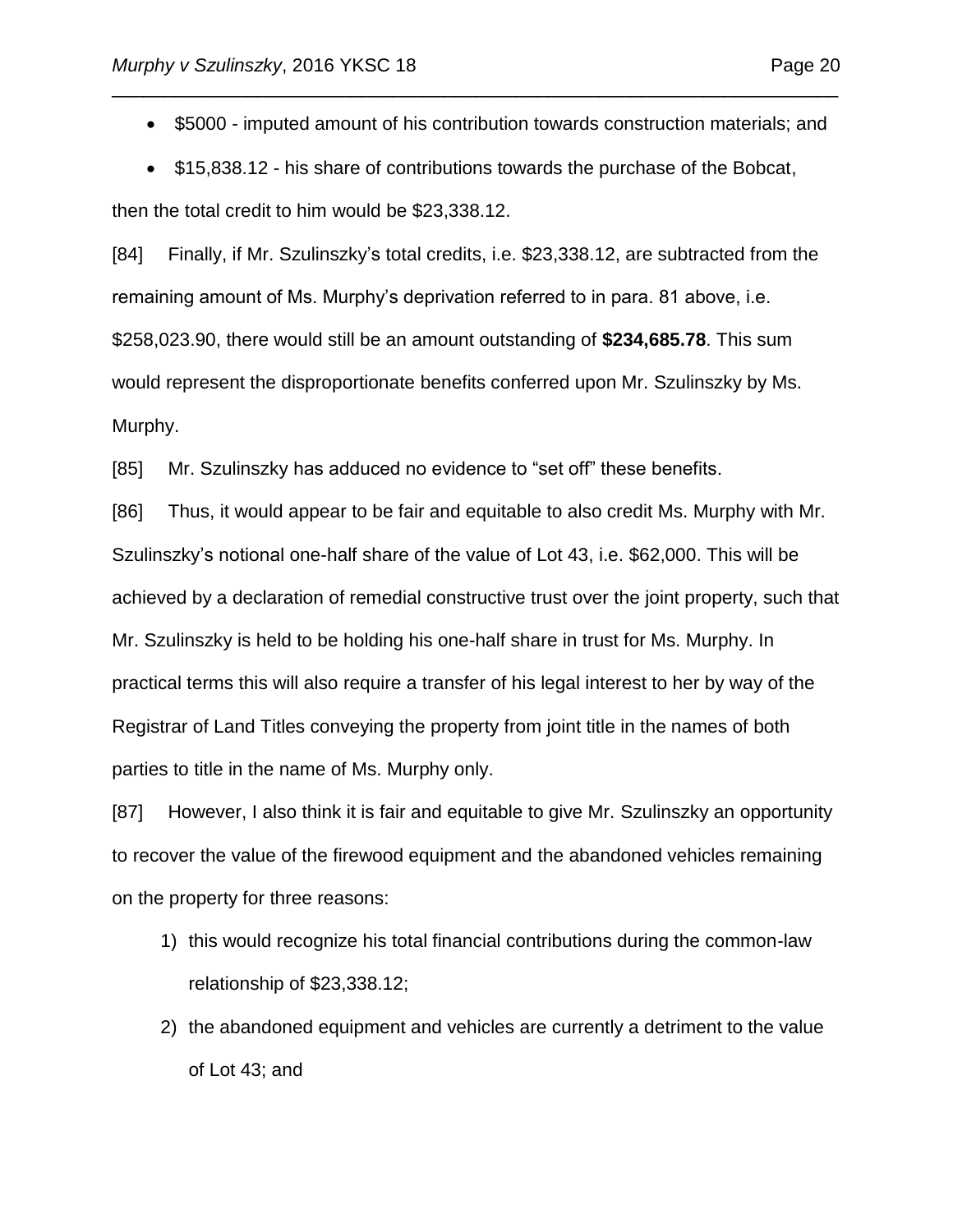3) the opportunity to recover these items and any residual value there may be in them may be an incentive to Mr. Szulinszky to do so, which would save Ms. Murphy the cost of having to remove the items herself.

\_\_\_\_\_\_\_\_\_\_\_\_\_\_\_\_\_\_\_\_\_\_\_\_\_\_\_\_\_\_\_\_\_\_\_\_\_\_\_\_\_\_\_\_\_\_\_\_\_\_\_\_\_\_\_\_\_\_\_\_\_\_\_\_\_\_\_\_\_\_

[88] Accordingly, I order that Mr. Szulinszky shall be given the opportunity to remove from Lot 43, no later than 30 days from the date of this judgment:

- a) the 1980 five-ton truck;
- b) the replacement engine for the five-ton truck;
- c) the skidder and the skidder parts;
- d) the hydraulic wood splitter;
- e) a 1978 travel trailer;
- f) the tractor-trailer; and
- g) the remaining abandoned motor vehicles.

In the event that Mr. Szulinszky fails to comply with this order, he shall no longer have any beneficial interest in the above items, and the property in them shall remain entirely with Ms. Murphy, who may dispose, sell or otherwise do with them what she sees fit.

### *4. Restraining Orders?*

[89] In my view, there is adequate evidence on the record in this summary trial to justify the restraining orders sought by Ms. Murphy. I refer here to the mischief and damage, both intentionally and recklessly, caused by Mr. Szulinszky to various items of property on Lot 43, not the least of which was to the mobile home in which the parties have lived in for the last 15 years. As well, there is evidence to support Ms. Murphy's claim that Mr. Szulinszky has acted towards her and members of her family with cruelty and abuse, to the extent that Ms. Murphy has had to seek medical treatment for her